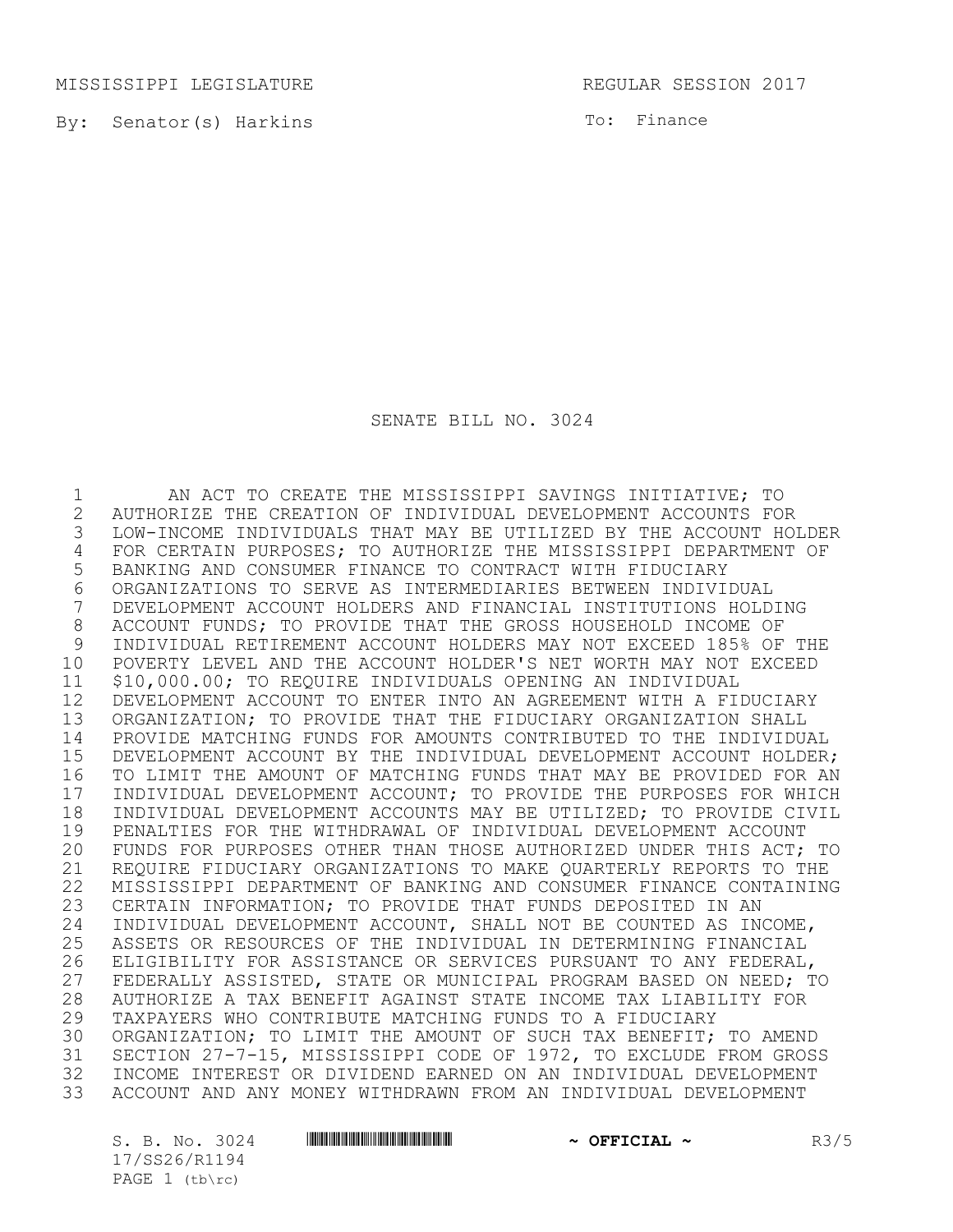ACCOUNT THAT IS USED FOR A QUALIFIED PURPOSE; AND FOR RELATED PURPOSES.

 BE IT ENACTED BY THE LEGISLATURE OF THE STATE OF MISSISSIPPI: **SECTION 1.** Sections 1 through 15 of this act shall be known and may be cited as the "Mississippi Savings Initiative."

 **SECTION 2.** The purpose of this act is to provide for the establishment of individual development accounts and to authorize the Mississippi Department of Banking and Consumer Finance to contract with fiduciary organizations to serve as intermediaries between individual development account holders and financial institutions holding account funds. The accounts are designed to:

 (a) Provide low-wealth, unbanked and underbanked Mississippians an opportunity to gain economic stability to become self-sufficient and less reliant on public assistance;

(b) Encourage and mobilize savings;

 (c) Assist in purchasing a home or paying the cost of major repairs to an existing home, starting or expanding a business, paying the cost of postsecondary education, paying the cost-assistive technology for people with disabilities, and paying the cost of an automobile purchase; and

 (d) Strengthen families and build sustainable communities within Mississippi.

 **SECTION 3.** As used in Sections 1 through 15 of this act: (a) "Administrative costs" includes, but is not limited to, soliciting matching funds, processing fees charged by the fiduciary organization or financial institution, and traditional

| S. B. No. 3024   | $\sim$ OFFICIAL $\sim$ |
|------------------|------------------------|
| 17/SS26/R1194    |                        |
| PAGE $2$ (tb\rc) |                        |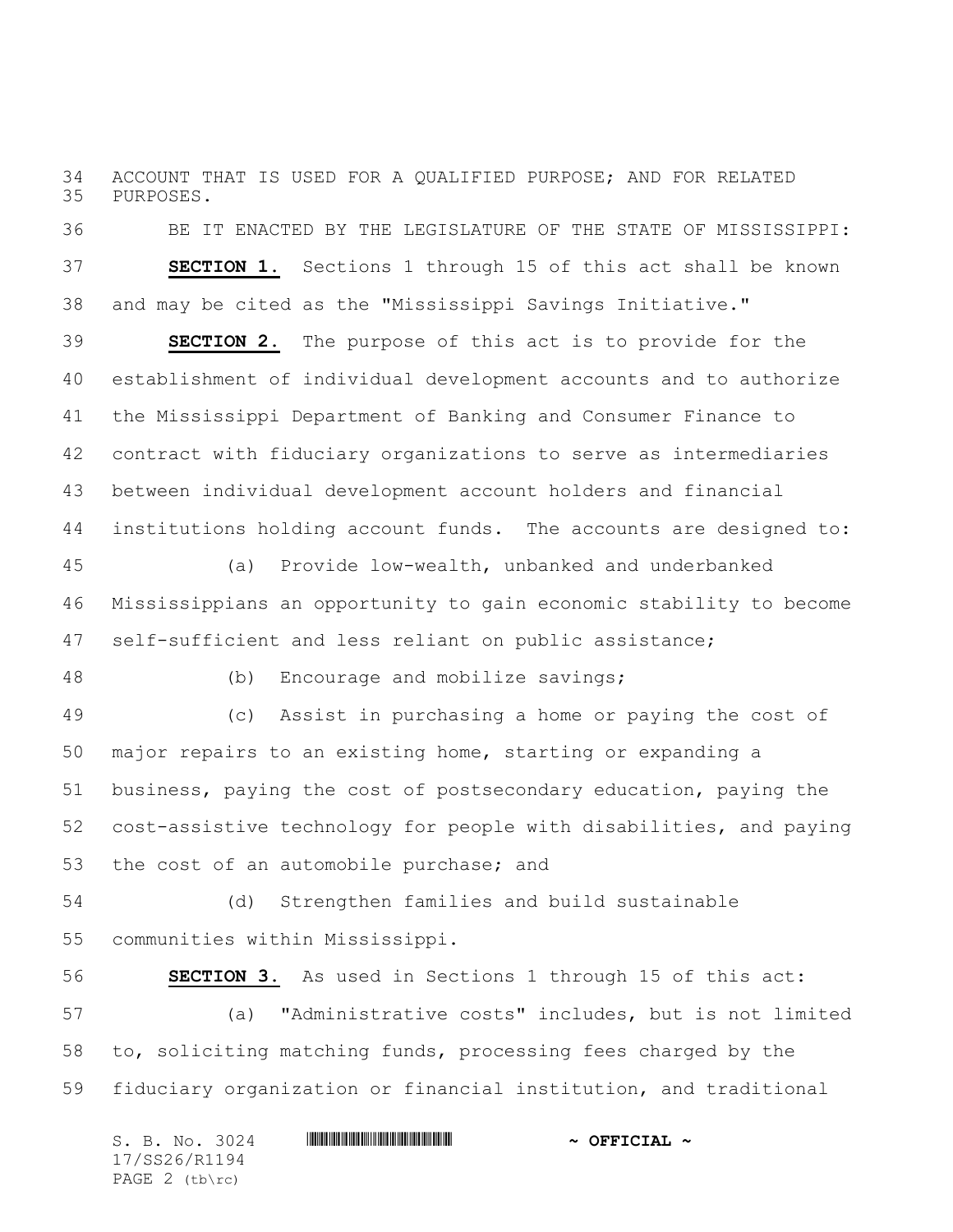overhead costs. Administrative costs shall be limited to no more than fifteen percent (15%) of the contract.

 (b) "Eligible educational institution" means the following:

 (i) An institution described in 20 USC Section 65 1088(a)(1) or 1141(a), as such sections are in effect on July 1, 2017;

 (ii) An area vocational education school, as 68 defined in 20 USC Section 2471(4), subparagraph (C) or (D), as such section is in effect on July 1, 2017; and

 (iii) Any other accredited education or training organization.

 (c) "Emergency" means payments for necessary medical expenses of the account owner or family member, expenses to avoid the eviction of the account owner from the account owner's primary residence and for necessary living expenses following a loss of income.

 (d) "Federal poverty level" means the poverty income guidelines published for a calendar year by the United States Department of Human Services.

 (e) "Fiduciary organization" means any nonprofit, fund-raising organization that is exempt from taxation under 82 Section 501(c)(3) of the Internal Revenue Code, as amended, any certified community development financial institution or any credit union chartered under federal or state law.

S. B. No. 3024 \*SS26/R1194\* **~ OFFICIAL ~** 17/SS26/R1194 PAGE 3 (tb\rc)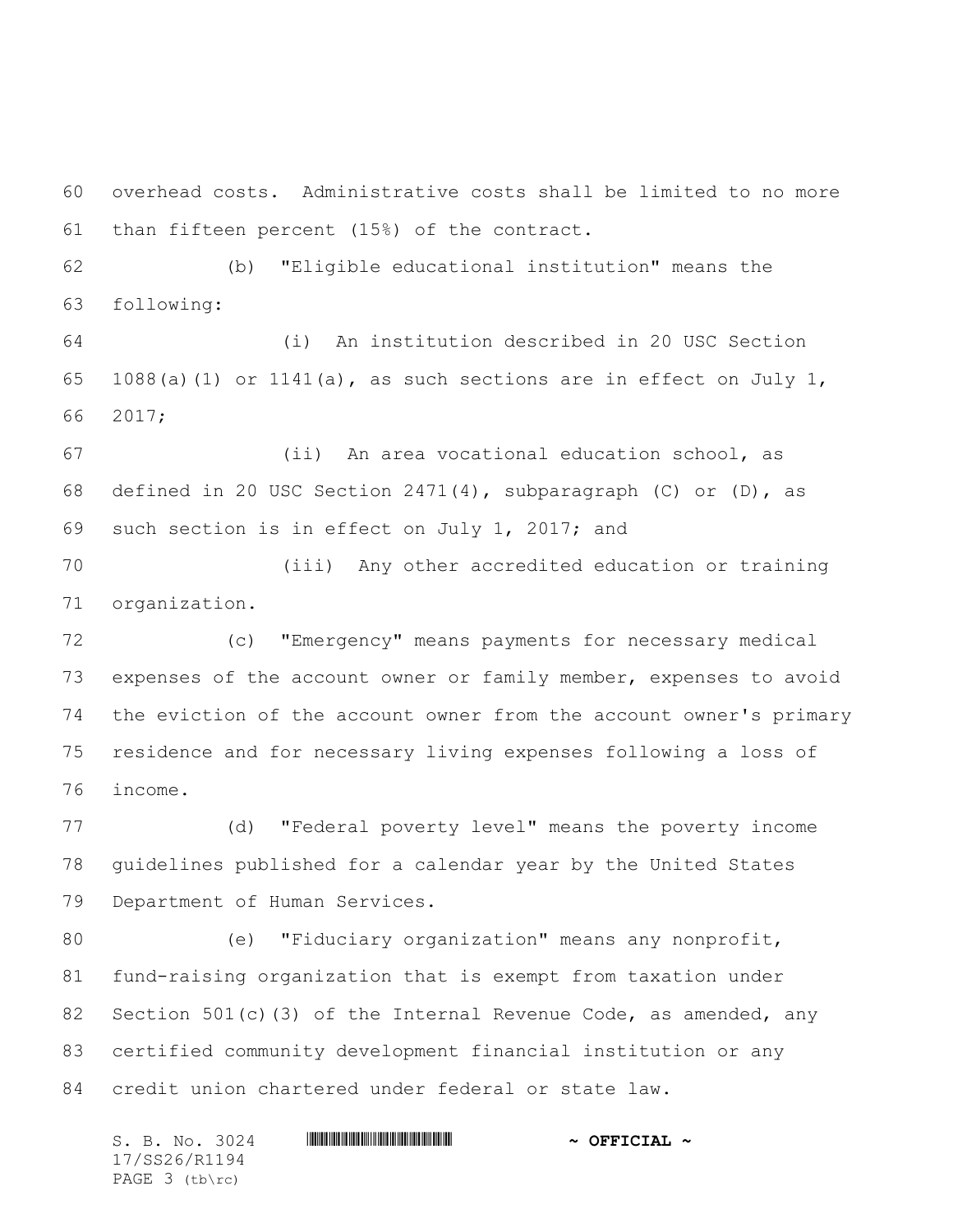(f) "Financial institution" means a federally insured bank, trust company, savings bank, building and loan association, savings and loan company or association, or credit union 88 authorized to do business in this state.

 (g) "First-time homebuyer" means a person who has not been named on a legally recorded homeownership title for a minimum of thirty-six (36) months.

 (h) "Individual Development Account" or "IDA" means an account established for an eligible individual or family member as part of a qualified individual development account program with the following requirements:

 (i) The sole owner of the account is the 97 individual or family member for whom the account was created;

 (ii) The holder of the account is a qualified financial institution;

 (iii) The assets of the account may not be commingled with other property except in a common trust fund or 102 common investment fund; and

 (iv) Any amount in the account shall be paid out only for the qualified purposes of the account owner, except if it meets the qualifications of an emergency use.

 (i) "MDBCF" means the Mississippi Department of Banking and Consumer Finance.

 (j) "Parallel account" means a separate parallel account for all matching funds and earnings dedicated to

S. B. No. 3024 \*SS26/R1194\* **~ OFFICIAL ~** 17/SS26/R1194 PAGE 4 (tb\rc)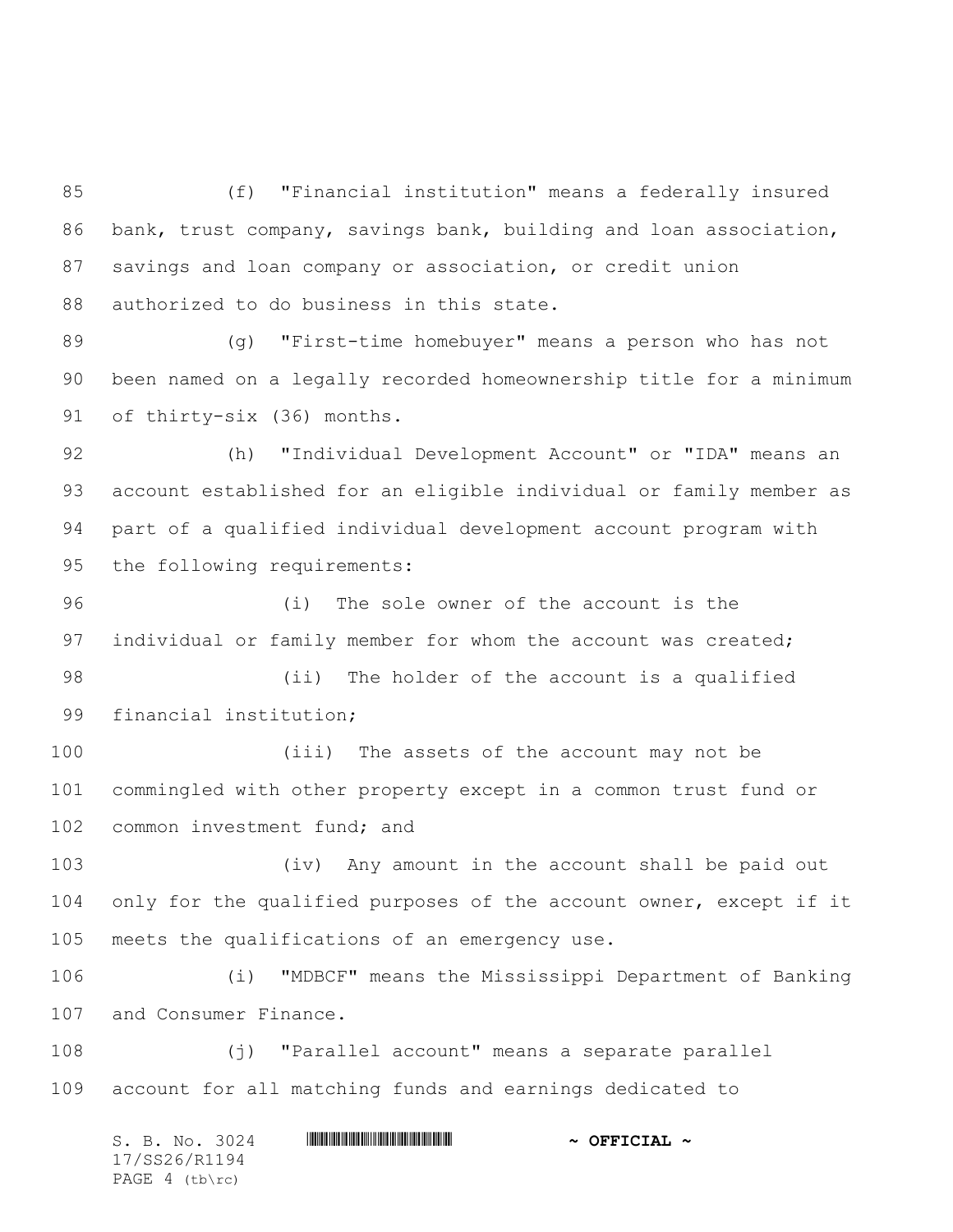individual development account owners, the sole holder of which is a qualified financial institution, or a qualified fiduciary organization.

 (k) "Postsecondary educational expenses" means: (i) Tuition and fees required for the enrollment or attendance of an IDA account holder or an immediate family

 member of the account holder who is a student at an eligible educational institution; and

 (ii) Fees, books, supplies and equipment (including computer, software, etc.) required for courses of instruction for an IDA account holder or an immediate family member of the account holder who is a student at an eligible educational institution.

 (l) "Operating costs" includes, but is not limited to, costs of training IDA participants in economic and financial literacy and IDA uses, marketing participation, counseling participants and conducting required verification and compliance activities.

 (m) "Qualified Purposes" means any of the purposes for which the account owner's accumulated savings and matching funds may be used as described in Section 6 of this act.

 **SECTION 4.** (1) An individual who is a resident of this state may submit an application to open an individual development account to a fiduciary organization approved by the MDBCF. The fiduciary organization shall approve the application only if:

| S. B. No. 3024   | $\sim$ OFFICIAL $\sim$ |
|------------------|------------------------|
| 17/SS26/R1194    |                        |
| PAGE $5$ (tb\rc) |                        |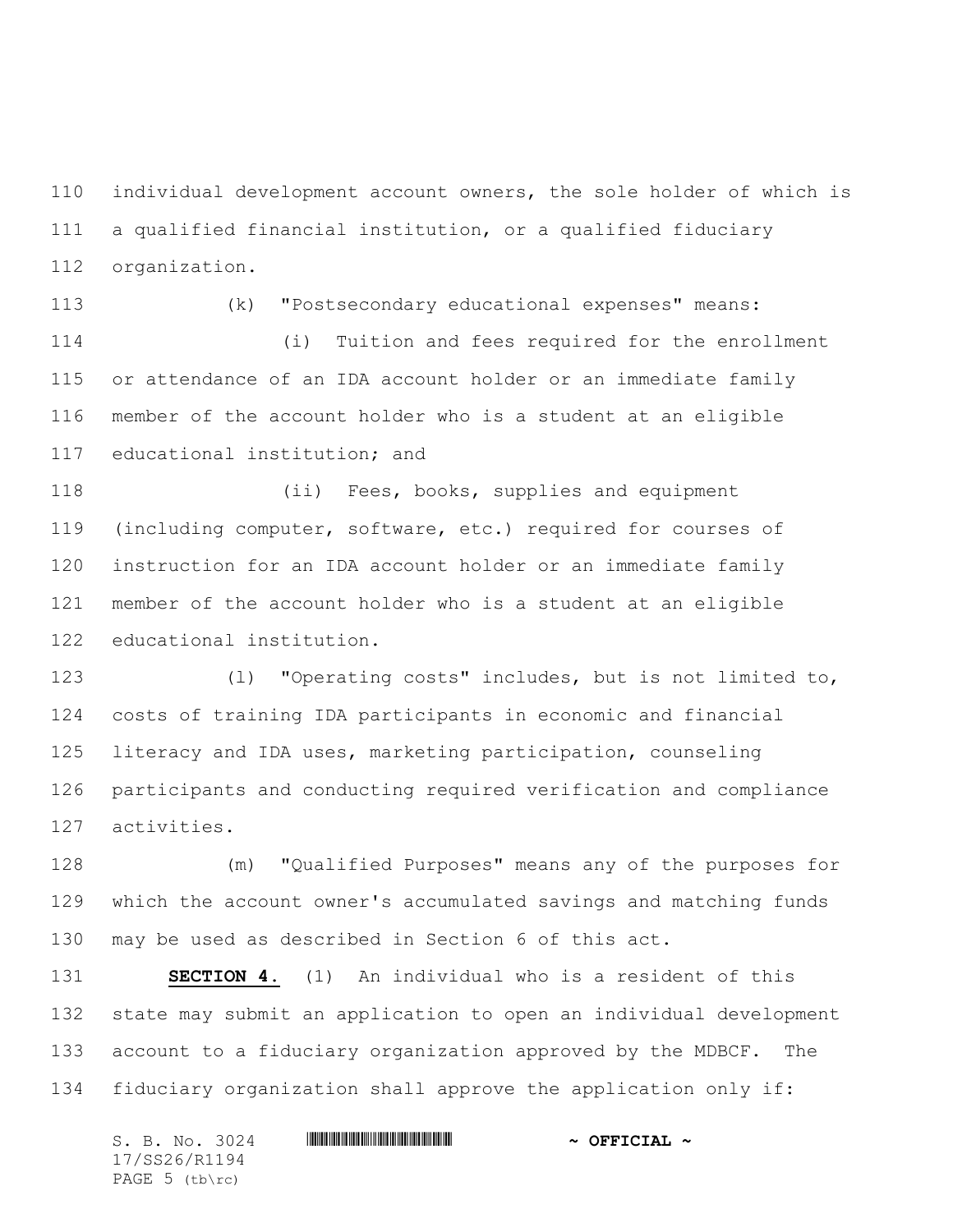(a) The individual has gross household income from all sources for the calendar year preceding the year in which the application is made which does not exceed one hundred eighty-five percent (185%) of the federal poverty level; and

 (b) Individual household net worth at the time the IDA account is opened does not exceed Ten Thousand Dollars (\$10,000.00) disregarding the primary dwelling and one (1) motor vehicle owned by the household.

 (2) An individual opening an IDA shall be required to enter into an IDA agreement with the fiduciary organization.

 (3) The IDA agreement shall provide for the amount of the 146 savings deposits, the matching fund rate, the asset goal, the financial literacy classes to be completed, any additional training specific to the asset, the financial counseling the individual will attend and any other services designed to increase the independence of the person through the achievement of the account's approved purpose.

 (4) Before becoming eligible to receive matching funds to pay for qualified purposes, individual development account owners shall complete a financial literacy education course offered by a qualified financial institution, a qualified fiduciary organization, or a governmental entity in accordance with federal guidelines.

17/SS26/R1194 PAGE 6 (tb\rc)

 $S. B. No. 3024$  **. Suppose the suppose of the set of**  $\sim$  **OFFICIAL**  $\sim$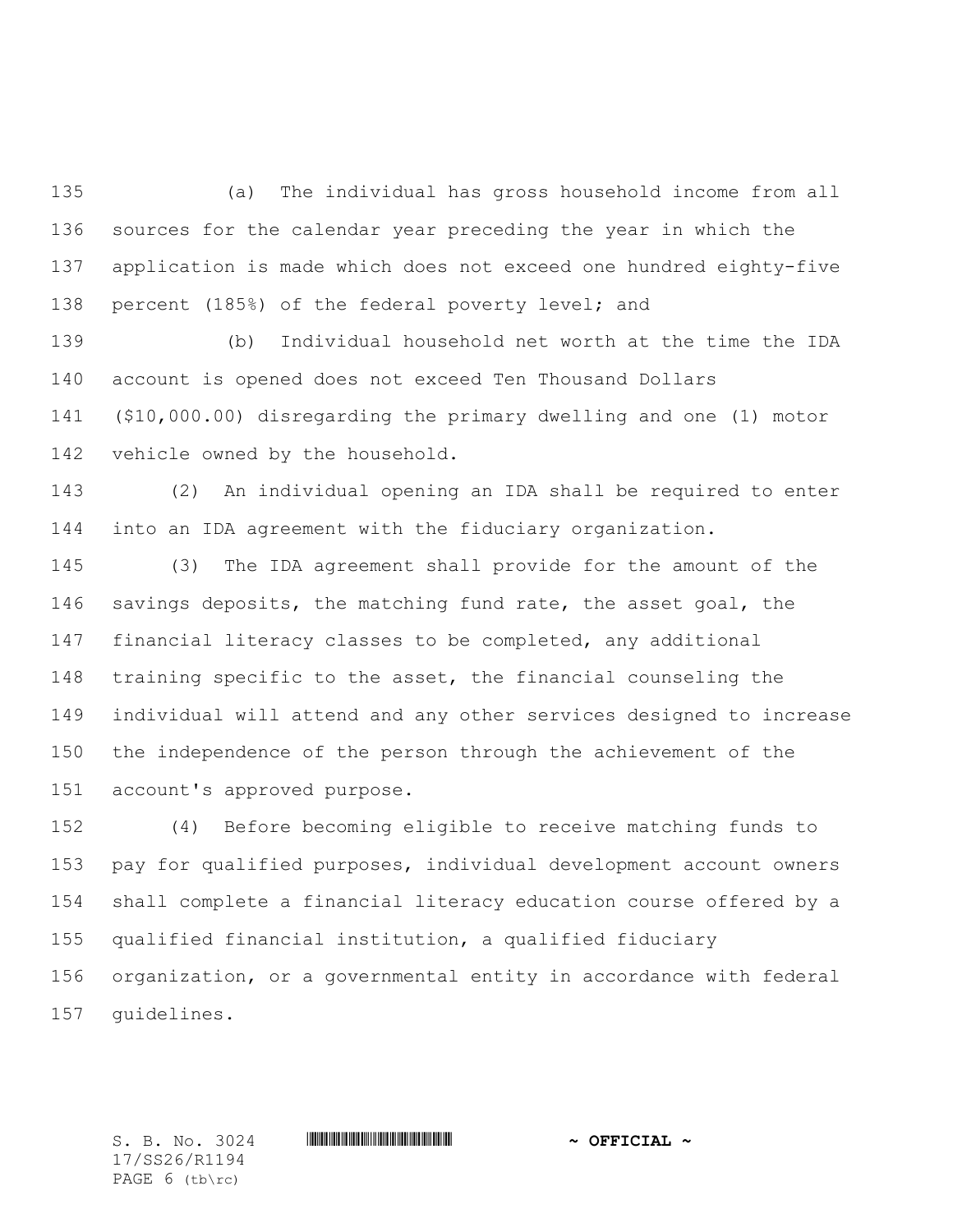(5) The fiduciary organization shall be responsible for coordinating arrangements between the individual and a financial institution to open the individual's IDA.

 (6) Each fiduciary organization shall provide written notification to each of its eligible IDA account holders of the amount of matching funds provided by the fiduciary to which each such IDA account holder is entitled. Such notification shall be made at such intervals as the fiduciary organization deems appropriate, but shall be required to be made at least once each calendar year. The amount of the matching funds for each IDA account holder shall be Three Dollars (\$3.00) for each One Dollar (\$1.00) contributed to the IDA by the IDA account holder during the preceding calendar year.

 (7) In order to receive matching funds, the account owner must:

 (a) Have saved for a minimum of six (6) months; (b) Have reached his or her savings goal; and (c) Have completed a financial literacy education course offered by a qualified financial institution, a qualified fiduciary organization, or a governmental entity in accordance with federal guidelines.

 (8) Once requirements in Section 6 of this act have been fulfilled, the appropriate matching funds shall be transferred from the parallel account directly to the vendor or service provider of the approved asset.

 $S. B. No. 3024$  **. Suppose the suppose of the set of**  $\sim$  **OFFICIAL**  $\sim$ 17/SS26/R1194 PAGE 7 (tb\rc)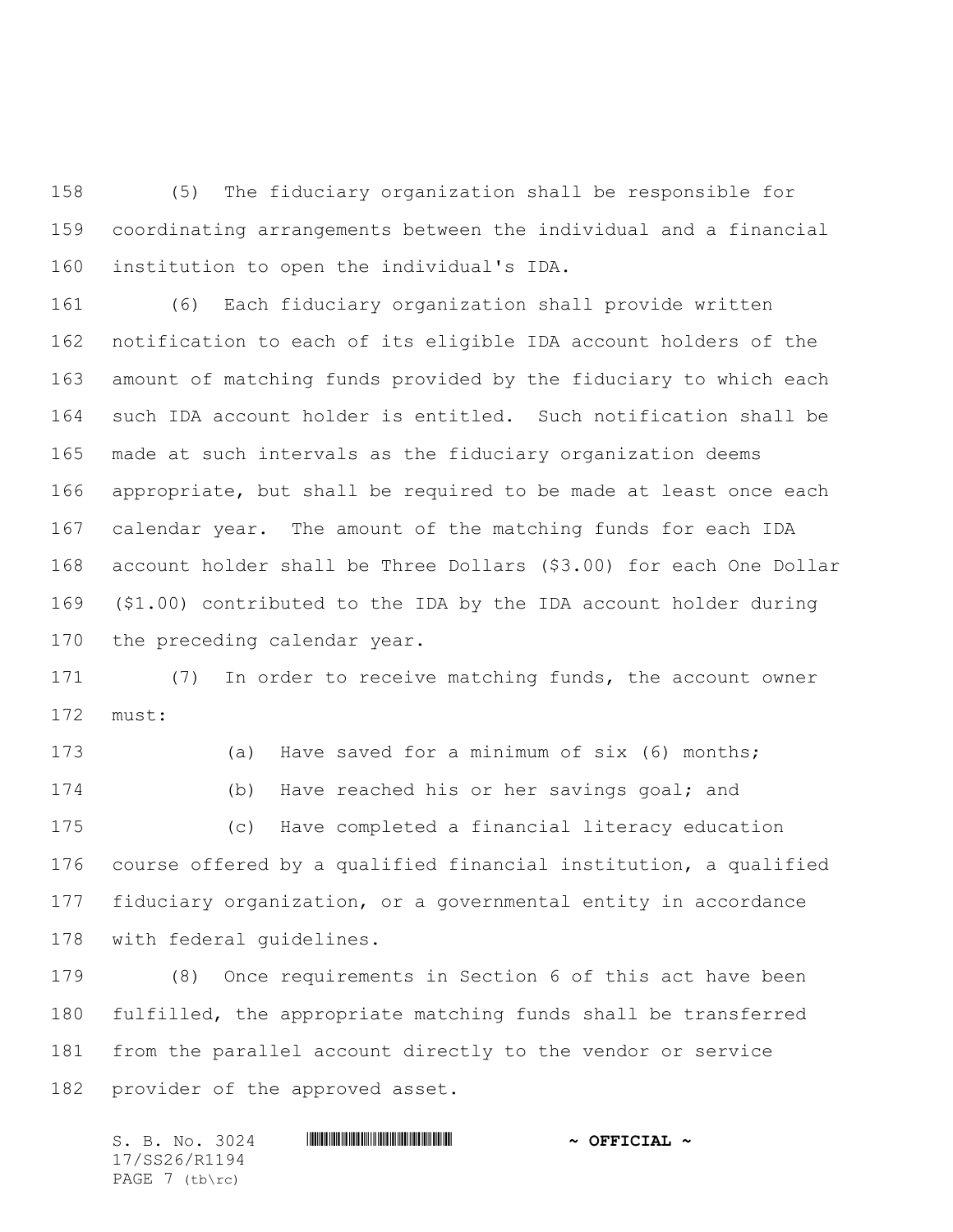(9) If the amount of matching funds available is insufficient to disburse the maximum amounts specified in this section, amounts of disbursements shall be reduced proportionately based upon available funds.

 **SECTION 5.** (1) Deposits to individual development accounts made by the account owner shall come from earned income, including, but not limited to, wages, earned income tax credit returns, child support payments, supplemental security income (SSI), disability benefits, community service under Temporary Assistance For Needy Families (TANF), AmeriCorps stipends, VISTA stipends, and job training programs. Matching funds shall only be used for qualified purposes.

 (2) Eligible individuals shall certify that their deposits do not exceed their income. The maximum amount of deposits made by an account owner may not exceed Two Thousand Dollars (\$2,000.00).

 (3) If an IDA account holder has gross household income from all sources for a calendar year which exceeds one hundred eighty-five percent (185%) of the federal poverty level, the IDA account holder shall not be eligible to receive funds pursuant to the provisions of Sections 1 through 15 of this act in the following year.

 (4) In the event of an IDA account holder's death, the account may be transferred to the ownership of a contingent beneficiary or beneficiaries. An account holder shall name a

 $S. B. No. 3024$  **. Suppose the suppose of the set of**  $\sim$  **OFFICIAL**  $\sim$ 17/SS26/R1194 PAGE 8 (tb\rc)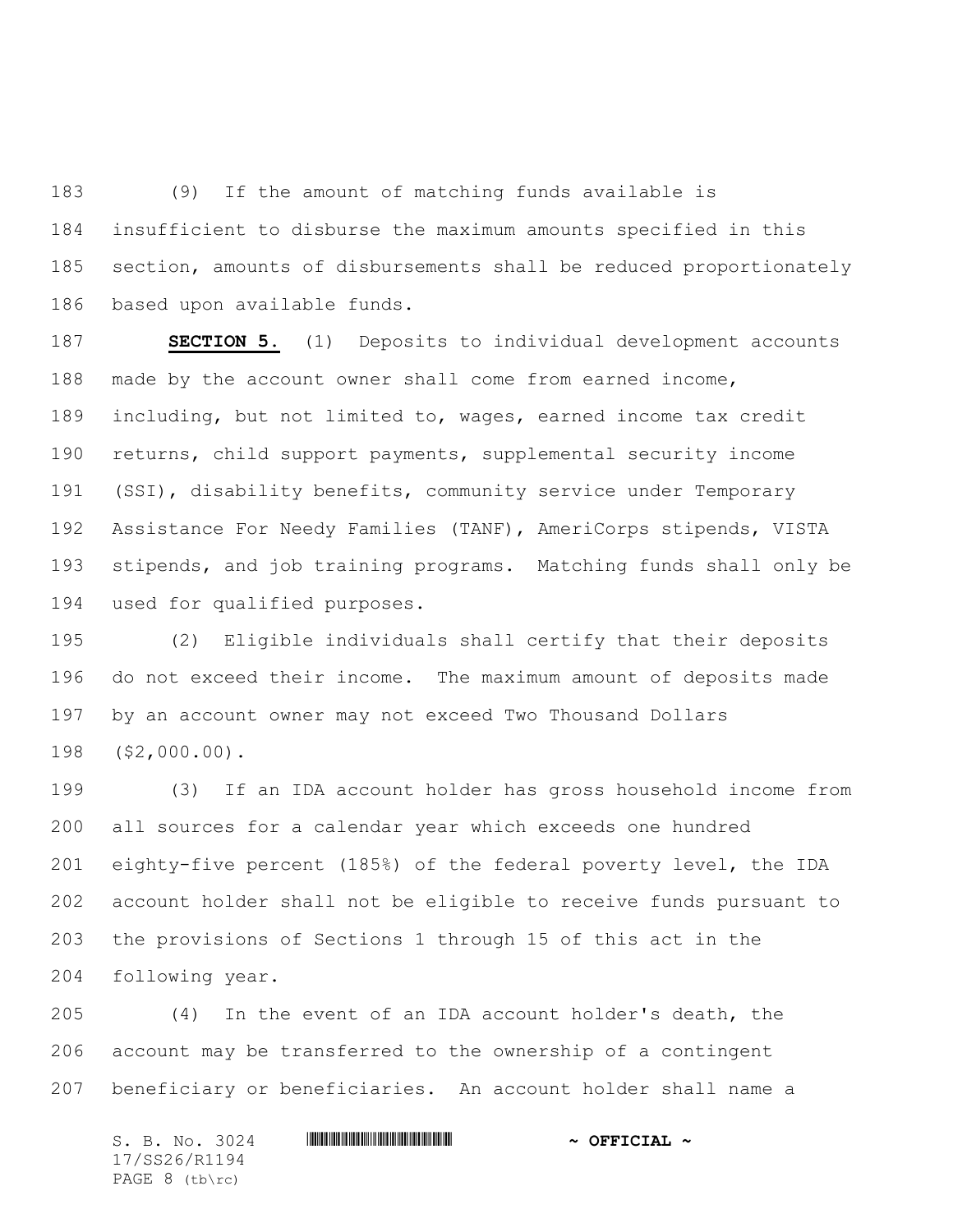contingent beneficiary or beneficiaries at the time the account is established and may change such beneficiary or beneficiaries at any time. If the named beneficiary or beneficiaries are deceased or cannot otherwise accept the transfer, the monies shall be transferred to the fiduciary organization to redistribute as matching funds.

 **SECTION 6.** (1) Individual development accounts shall be used for any of the following qualified purposes:

 (a) Paying the expenses of securing postsecondary education, including, but not limited to, community college courses, courses at a four-year college or university or post-college graduate courses for the account owner or any member of the account owner's family that are paid directly to an eligible educational institution;

 (b) Paying the expenses of securing of postsecondary occupational training, including, but not limited to, vocational or trade school training for the account owner or any training authorized under the Workforce Investment Act through the Mississippi Department of Employment Security; however, such payments must be made directly to the provider of such training; (c) Payments for a principal residence for an account

 owner who is a first-time homebuyer, or the costs of major repairs or improvements to the principal residence of an account holder; however, such payments must be paid directly to the persons to 232 whom the amounts are due;

 $S. B. No. 3024$  **. Suppose the suppose of the set of**  $\sim$  **OFFICIAL**  $\sim$ 17/SS26/R1194 PAGE 9 (tb\rc)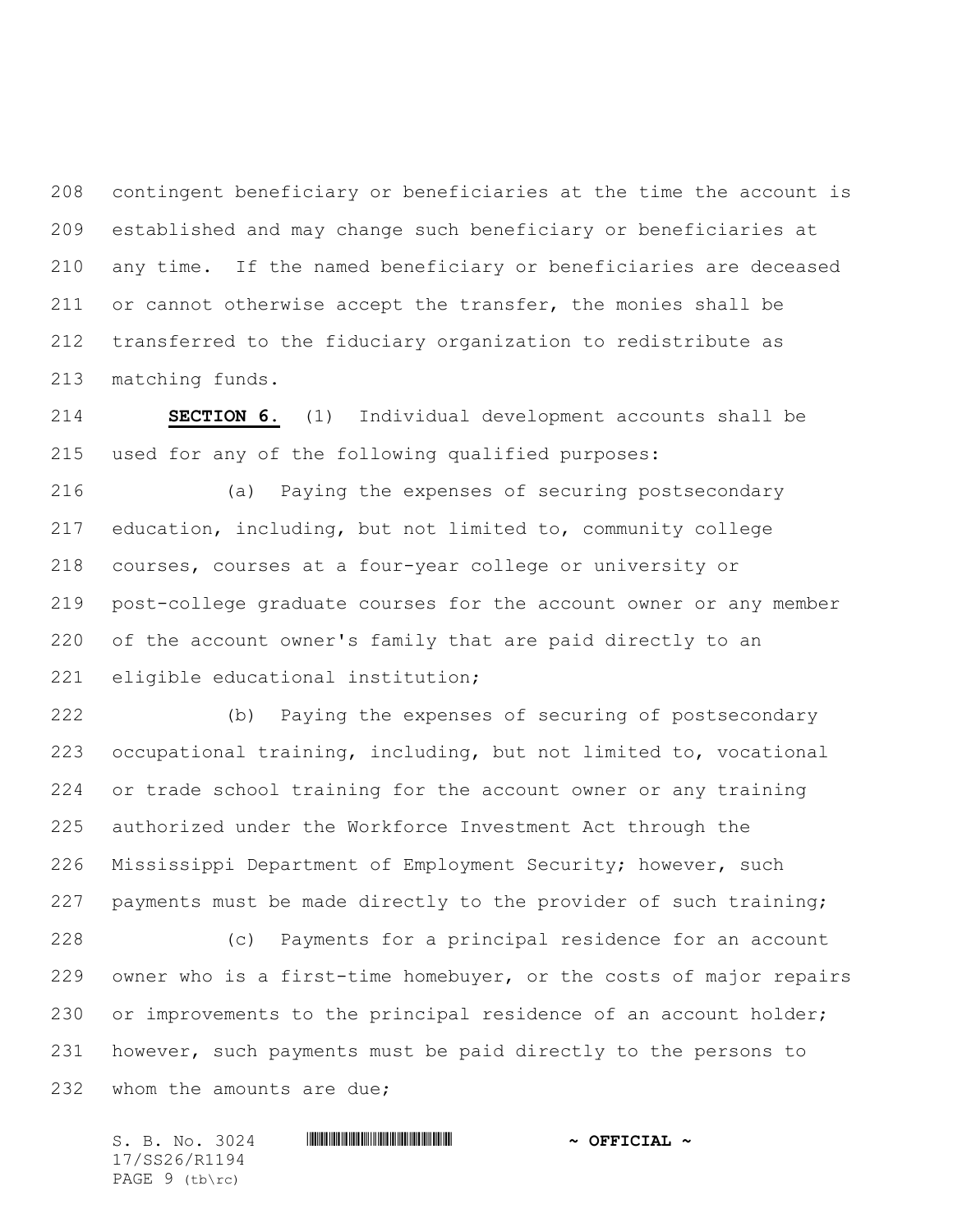(d) Amounts paid directly to a business capitalization account which is established in a federally insured financial institution and is restricted to use solely for qualified business capitalization expenses;

 (e) Payments for the purchase of an automobile necessary to transport the account owner or a family member to a place of employment or education, or payments for costs of repair of such an automobile; however, payments must be paid directly to a licensed automobile dealer or repair shop and this purpose 242 cannot be the sole purpose of the IDA;

 (f) Purchase assistive technology for people with disabilities, including, but not limited to, screen readers for computers, assistive listening devices, accessible hand control for automobiles and motorized wheelchairs; however, payments must be paid directly to the assistive technology provider;

 (g) Qualified emergency withdrawals as provided in subsection (2) of this section; and

 (h) Any other activity based on a plan approved by Mississippi Department of Banking and Consumer Finance.

 (2) If an emergency occurs, an account owner may withdraw all or part of the account owner's deposits to an individual development account with the approval of the fiduciary organization. The account owner shall reimburse his or her individual development account for the amount withdrawn under this section within twelve (12) months after the date of the

 $S. B. No. 3024$  **. Suppose the suppose of the set of**  $\sim$  **OFFICIAL**  $\sim$ 17/SS26/R1194 PAGE 10 (tb\rc)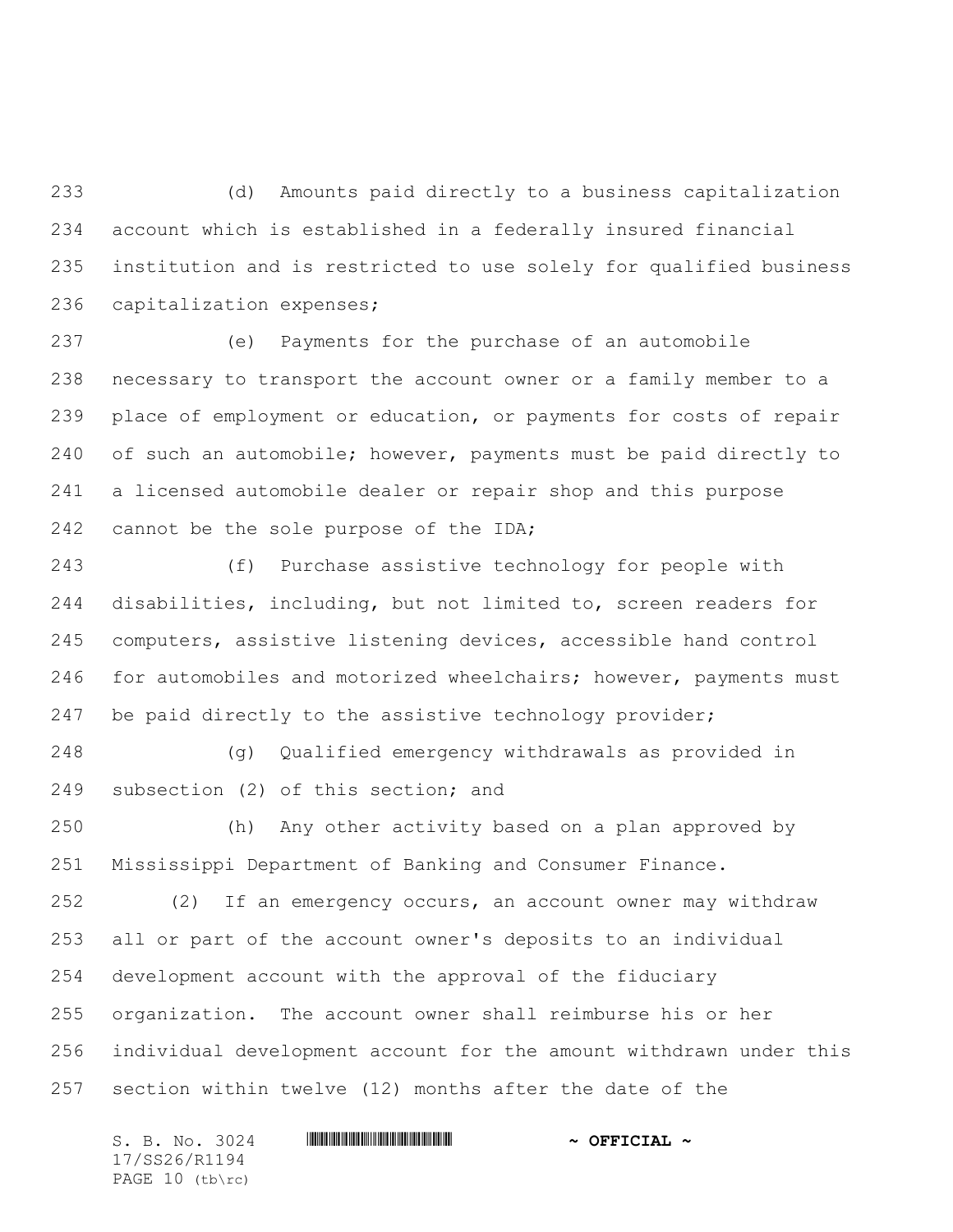withdrawal. Failure of the account owner to make a timely reimbursement to the account will remove the account owner from the program. Until the reimbursement has been made in full, an account owner may not withdraw any matching funds or accrued interest on matching funds from the account.

 (3) If an account owner withdraws money from an individual development account for any purpose other than a qualified purpose, the fiduciary organization shall remove the account owner from the program.

 **SECTION 7.** (1) If the fiduciary organization receives evidence that any money withdrawn from an IDA account is withdrawn under false pretenses or is used for purposes other than for the approved purposes indicated at the time of the withdrawal, the fiduciary organization shall make arrangements with the financial institution to impose a penalty for the loss of matching funds and may, at its discretion, close the account. All penalties collected by fiduciary organizations shall remain with the fiduciary organization to distribute as matching funds to other eligible individuals.

 (2) The fiduciary organization shall establish a procedure to hear, review and decide in writing any grievance made by an IDA account holder who disputes a decision of the fiduciary organization that a withdrawal is subject to penalty.

17/SS26/R1194 PAGE 11 (tb\rc)

## S. B. No. 3024 \*SS26/R1194\* **~ OFFICIAL ~**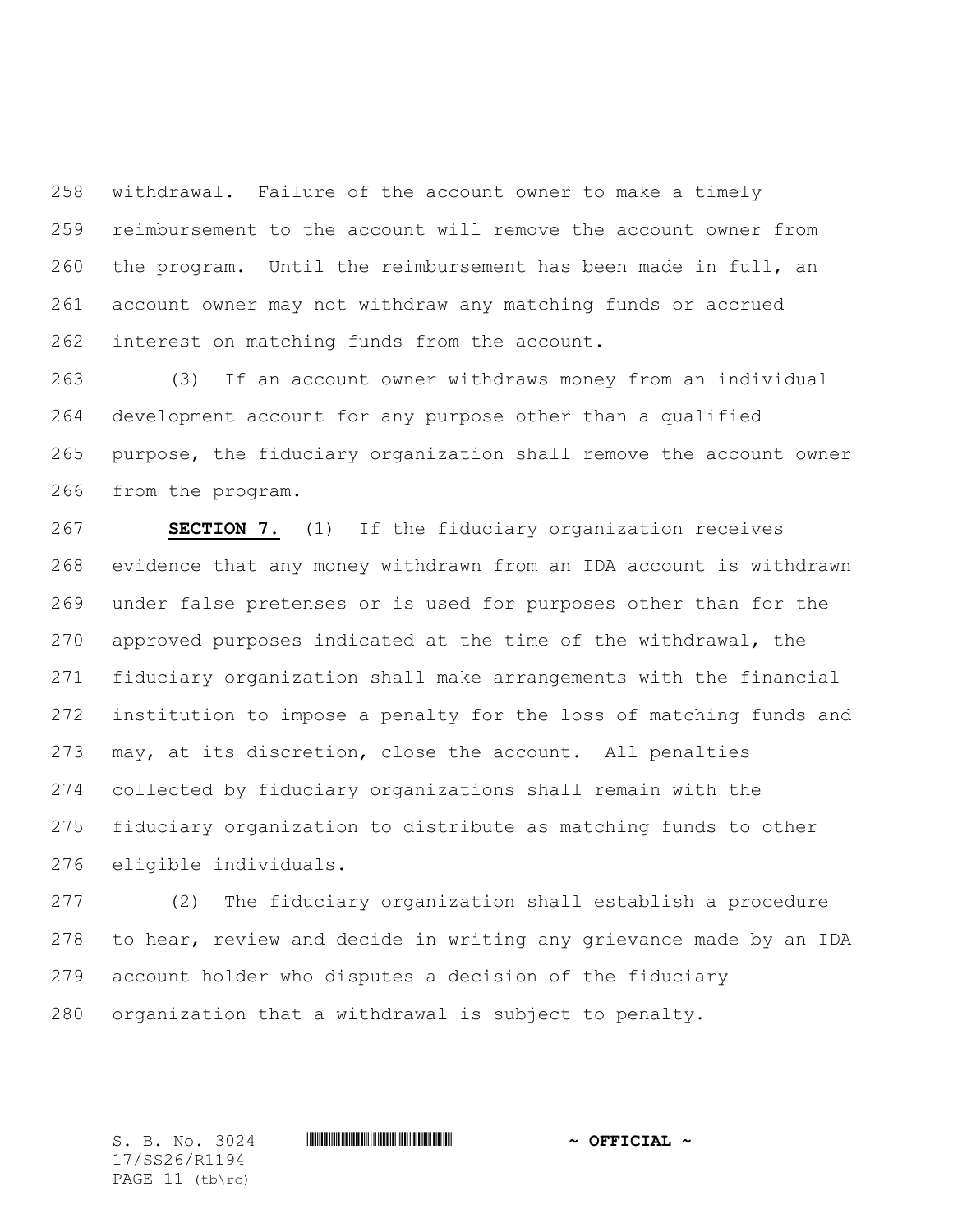(3) Each fiduciary organization shall establish such procedures as are necessary, including prohibiting eligibility for further matching funds, to ensure compliance with this section.

 **SECTION 8.** An organization based in this state which desires to enter into such a contract shall submit a proposal to the MDBCF for the right to be approved as a fiduciary organization. The MDBCF shall select fiduciary organizations through competitive processes. Proposals of organizations shall be evaluated and contracts awarded by the MDBCF on the basis of such items as geographic diversity and an organization's:

 (a) Ability to implement and administer the individual development account program, including the ability to verify account owner eligibility, certify that matching funds are used only for qualified purposes, and exercise general fiscal accountability;

 (b) Capacity to provide or raise matching funds for the deposits of account owners;

 (c) Ability to provide safe and secure investments for individual accounts;

 (d) Overall administrative capacity, including, but not limited to, the certifications or verifications required to assure compliance with eligibility requirements, authorized uses of the accounts, matching contributions by individuals or businesses and penalties for unauthorized distributions;

17/SS26/R1194 PAGE 12 (tb\rc)

 $S. B. No. 3024$  **. Suppose the suppose of the set of**  $\sim$  **OFFICIAL**  $\sim$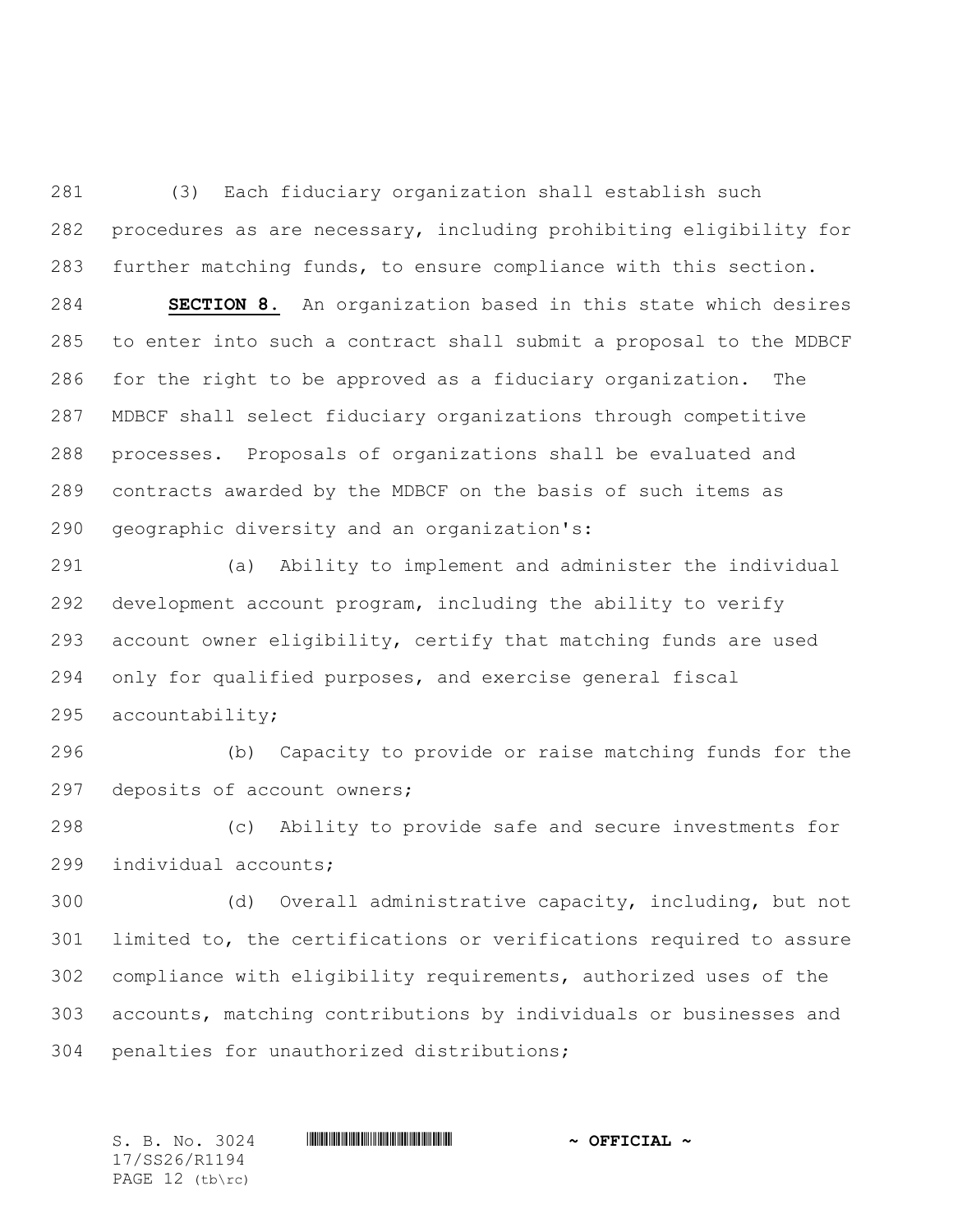(e) Capacity to provide, or to arrange for the provisions of, financial counseling, financial literacy education and training specific to the assets the account owners will be purchasing, and other related services to account owners;

 (f) Connection to other activities and programs designed to increase the independence of this state's low-income households and individuals through education and training, homeownership, small business capitalization, and other

asset-building programs;

 (g) Program design, including match rates and savings goals, to lead to asset purchase; and

(h) Operating costs.

 **SECTION 9.** (1) For each contract entered into pursuant to the provisions of this section, the contract shall begin no later than October 1 of each year. The fiduciary organization shall use not less than seventy percent (70%) for matching funds. The fiduciary organization shall use not more than fifteen percent (15%) for operating cost and not more than fifteen percent (15%) for administrative costs.

 (2) Responsibilities of a fiduciary organization shall include, but not be limited to, marketing participation, soliciting matching contributions, counseling project participants, conducting basic economic and financial literacy training and IDA use training for project participants and conducting required verification and compliance activities.

S. B. No. 3024 \*SS26/R1194\* **~ OFFICIAL ~** 17/SS26/R1194 PAGE 13 (tb\rc)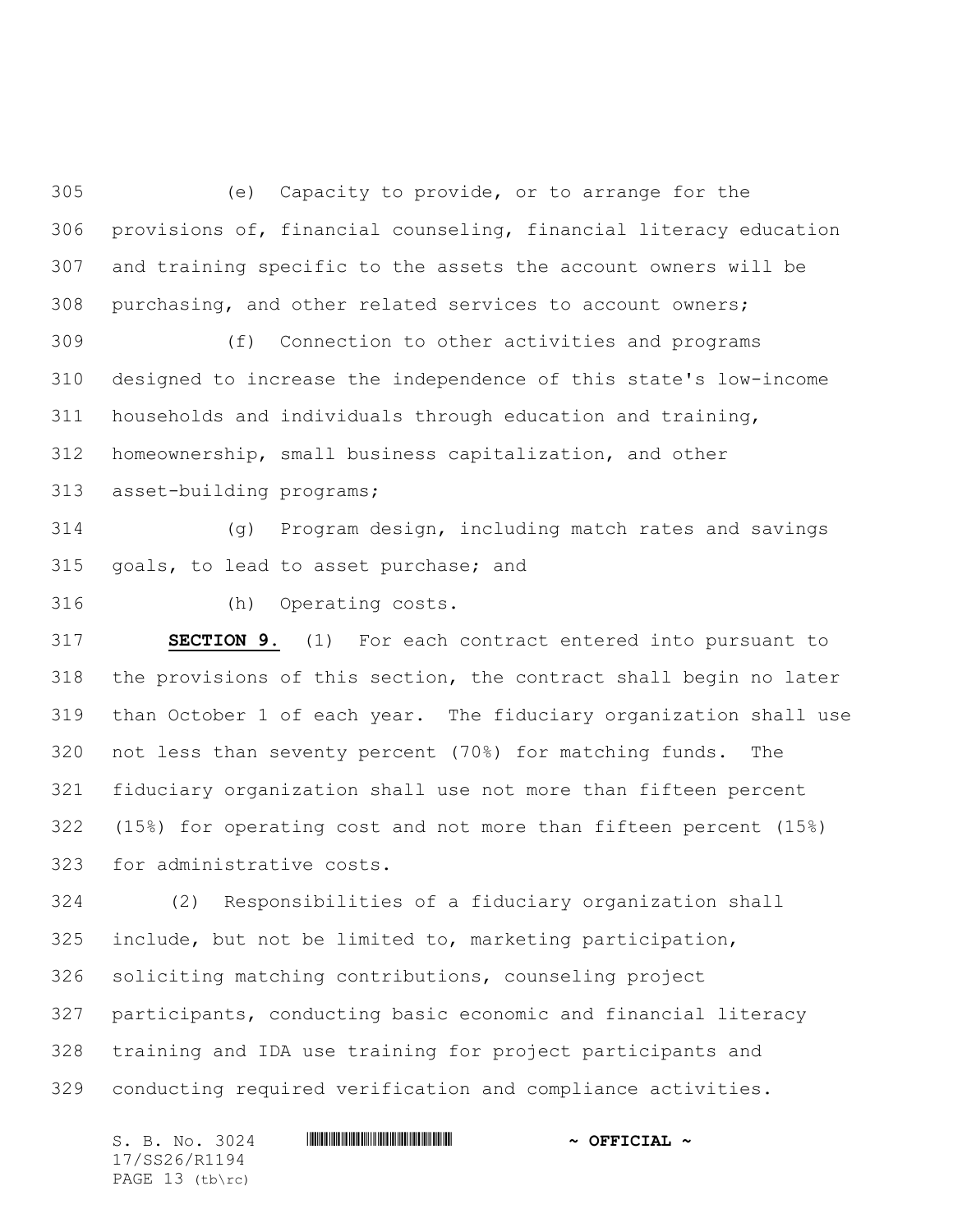Neither a fiduciary organization nor an employee of, or person associated with, a fiduciary organization, shall receive anything of value, other than compensation for services, for any act performed in connection with the establishment of an IDA or in furtherance of the provisions of Sections 1 through 15 of this act.

 (3) Subject to rules promulgated by the MDBCF, a fiduciary organization has sole authority over, and responsibility for, the administration of individual development accounts. The responsibility of the fiduciary organization extends to all aspects of the account program, including marketing to all eligible individuals and families, soliciting matching funds, counseling account owners, providing financial literacy education and conducting required verification and compliance activities. The fiduciary organization may establish program provisions as the organization believes necessary to ensure account owner compliance with Sections 1 through 15 of this act.

 (4) A fiduciary organization may act in partnership with other entities, including businesses, government agencies, corporations, nonprofit organizations, community action programs, community development corporations, housing authorities and faith-based entities, to assist in the fulfillment of its responsibilities under Sections 1 through 15 of this act.

 (5) A fiduciary organization may use a reasonable portion of money allocated by the Legislature to the individual development

| S. B. No. 3024        |  | $\sim$ OFFICIAL $\sim$ |  |
|-----------------------|--|------------------------|--|
| 17/SS26/R1194         |  |                        |  |
| PAGE $14$ (tb) $rc$ ) |  |                        |  |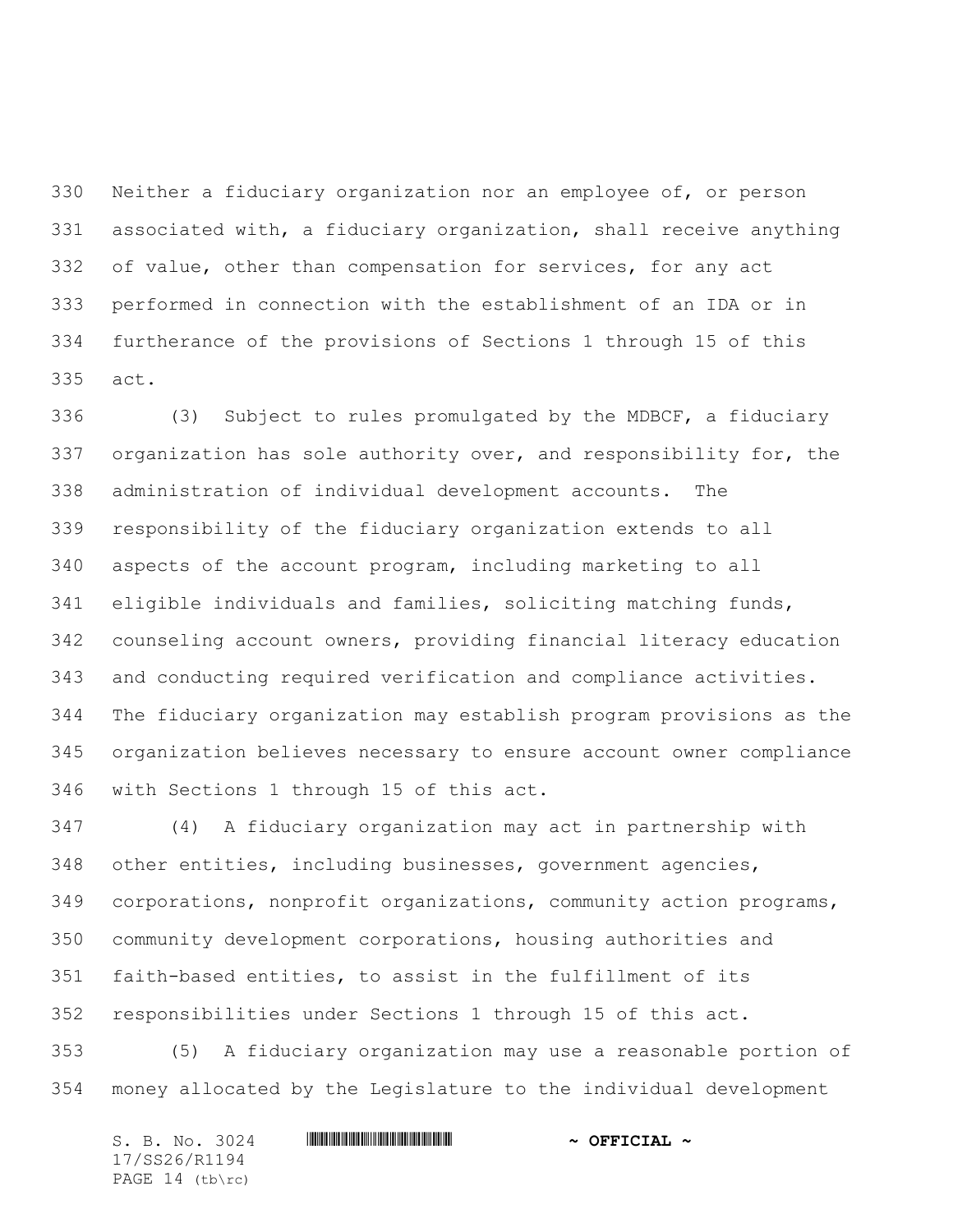account program for administration, operation and research, and evaluation purposes. A fiduciary organization may not expend more than fifteen percent (15%) of allocated funds for those purposes. Research can be conducted in partnership with a university or state-funding organization.

 (6) A fiduciary organization selected by the MDBCF to administer funds allocated for family empowerment initiative purposes shall provide the MDBCF an annual report based on regularly collected data of the fiduciary organization's family empowerment initiative program activity. The report shall be filed not later than ninety (90) days after the end of the fiscal year. The report shall include, but is not limited to, the following:

 (a) The number of individual development accounts administered by the fiduciary organization.

 (b) The amount of deposits and matching funds for each account.

(c) The asset purchase goal of each account.

(d) The number of withdrawals made.

 (e) Any other information the MDBCF may require for the purpose of determining whether the family empowerment initiative program is achieving the purposes for which it was established.

 (7) Each fiduciary organization shall provide quarterly to the MDBCF the following information:

17/SS26/R1194 PAGE 15 (tb\rc)

S. B. No. 3024 \*SS26/R1194\* **~ OFFICIAL ~**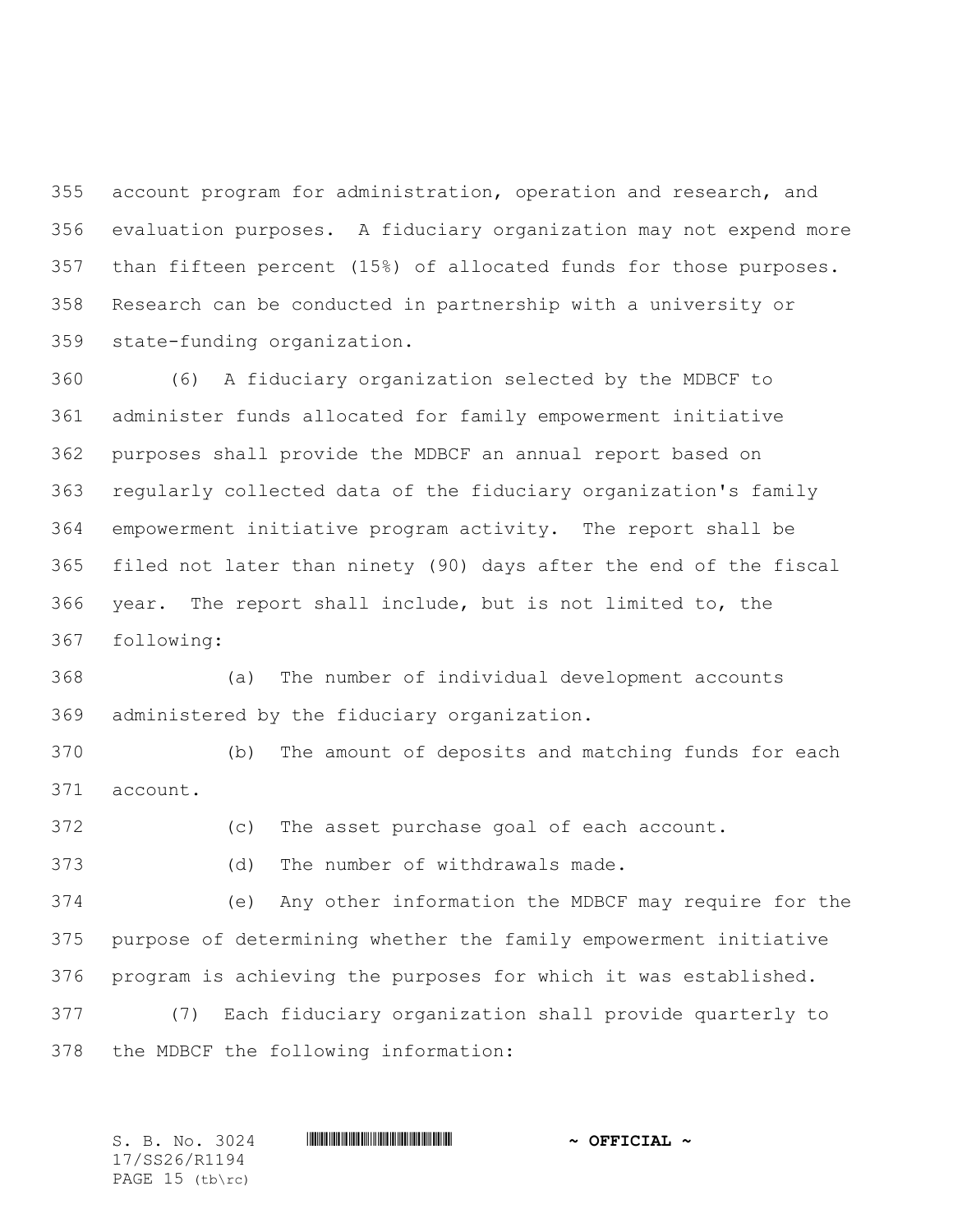(a) The number of individuals making deposits into an IDA;

(b) The amounts deposited in the IDA;

(c) The amounts not yet allocated to IDAs;

 (d) The amounts withdrawn from the individual development accounts and the purposes for which the amounts were withdrawn;

(e) The balances remaining in the IDAs;

 (f) The service configurations (such as peer support, structured planning exercises, mentoring and case management) which increased the rate and consistency of participation in the demonstration project and how such configurations varied among different populations or communities; and

 (g) The number of grievances filed, the resolution of the grievances, and any penalties imposed.

 (8) The MDA shall make all reasonable and necessary rules to ensure the fiduciary organization's compliance with Sections 1 through 15 of this act.

 **SECTION 10.** The MDBCF shall prepare a written report annually regarding the implementation of the Mississippi Savings Initiative and shall make recommendations for improving the program. The report shall be filed with the Secretary of the Senate and the Clerk of the House of Representatives on or before August 1 of each year.

17/SS26/R1194 PAGE 16 (tb\rc)

 $S. B. No. 3024$  **. Suppose the suppose of the set of**  $\sim$  **OFFICIAL**  $\sim$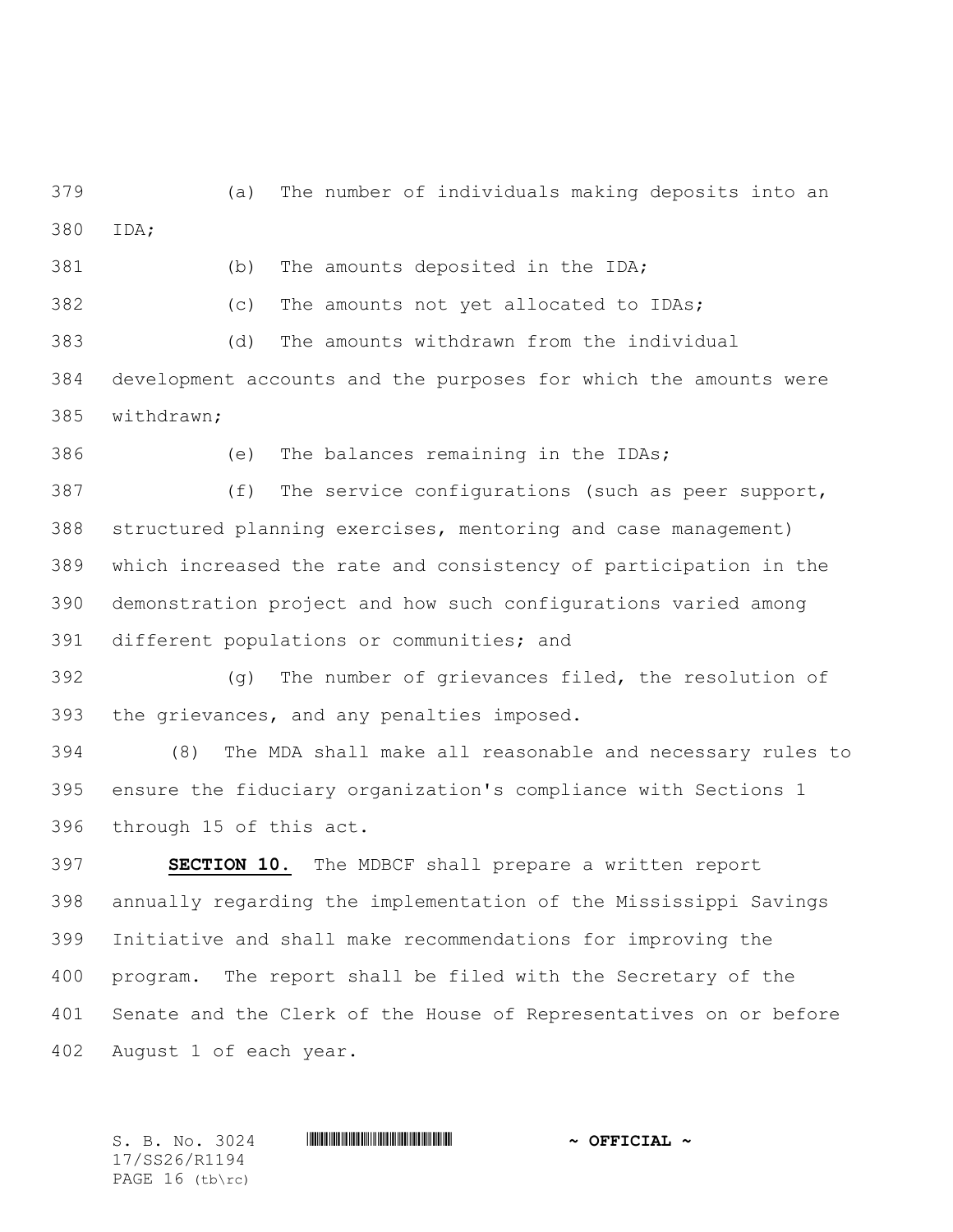**SECTION 11.** Financial institutions holding individual development accounts, at a minimum, shall:

 (a) Keep the account in the name of the account owner. (b) Permit deposits to be made in the account. (c) Require the account to earn a market rate of

interest.

 (d) Maintain the individual development accounts as fee free.

 (e) Permit the account owner, after obtaining the written authorization of the fiduciary organization, to withdraw money from the account for any qualified purpose.

 **SECTION 12.** Any individual, business, organization or other entity may contribute matching funds to a fiduciary organization. The funds shall be designated to the fiduciary organization to allocate to all its participants on a proportionate basis.

 **SECTION 13.** (1) An account owner's savings and matching funds shall not affect his or her eligibility for any means tested public benefits, including, but not limited to, Medicaid, state children's health insurance programs, Temporary Assistance to Needy Families (TANF), Supplemental Nutrition Assistance Program (SNAP), supplemental security income, government subsidized foster care and adoption payments and child care or housing payments.

 (2) Except as otherwise provided in this section, funds deposited in individual development accounts shall not be counted as income, assets or resources of the account owner for the

 $S. B. No. 3024$  **. Suppose the suppose of the set of**  $\sim$  **OFFICIAL**  $\sim$ 17/SS26/R1194 PAGE 17 (tb\rc)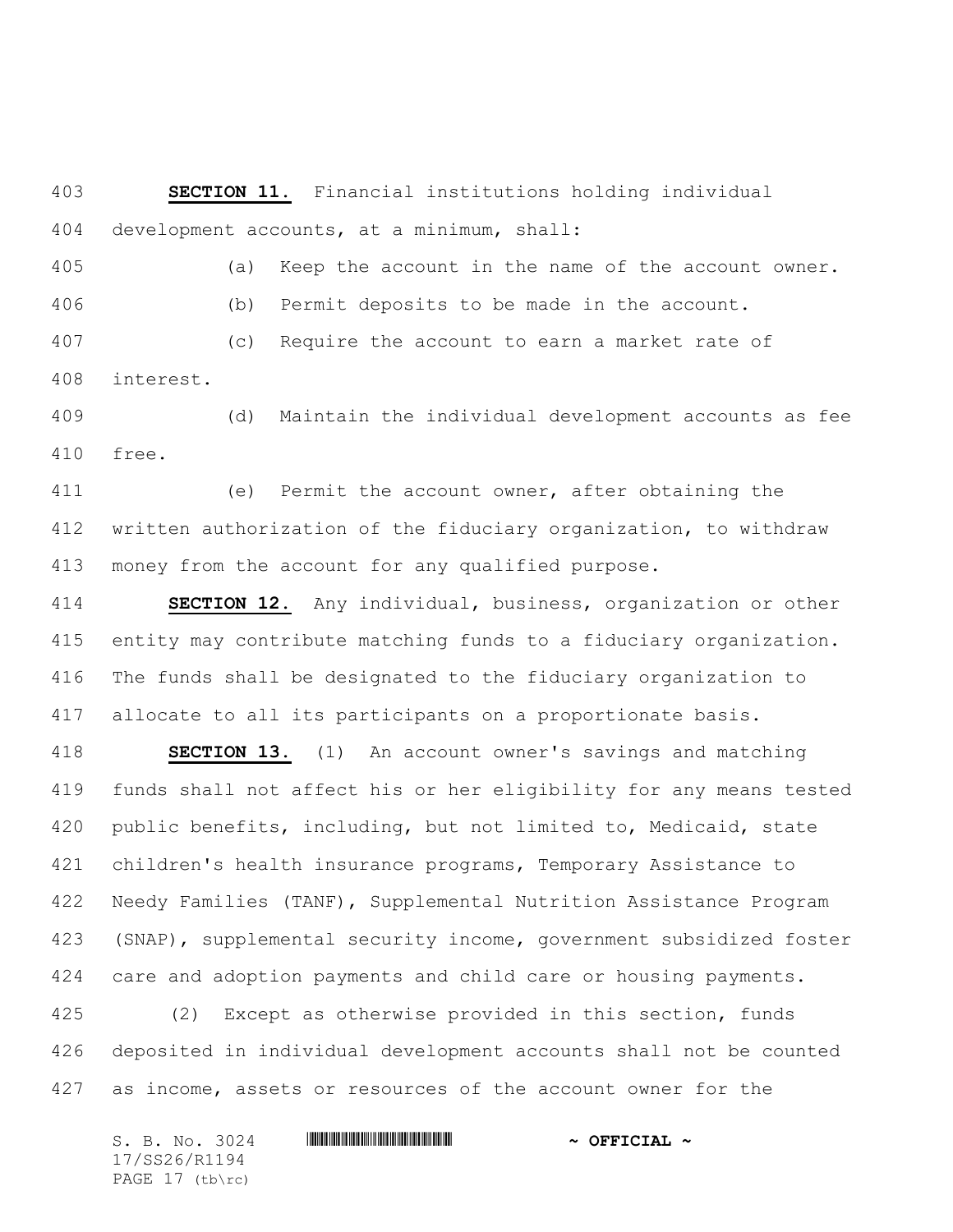purpose of determining financial eligibility for assistance or service pursuant to any federal, federally assisted, state, or municipal program based on need.

 (3) Except as otherwise provided in this section, money deposited into individual development accounts shall not be included in gross income for income tax purposes. Any amount withdrawn from a parallel account shall not be included in an eligible individual's gross income for income tax purposes.

 (4) Money withdrawn from an individual development account shall not be included in gross income unless it is not used for a qualified purpose.

 **SECTION 14.** The MDBCF shall not be obligated to fund individual development parallel accounts or be obligated to enter into contracts with fiduciary organizations unless the Legislature appropriates funding for the establishment of a family empowerment initiative program, nor shall the MDBCF be obligated to spend funds on a family empowerment initiative program above the amount appropriated by the Legislature for the program.

 **SECTION 15.** (1) There shall be allowed a credit against the income tax liability imposed by Chapter 7, Title 27, Mississippi Code of 1972, to a taxpayer who contributes to a fiduciary organization created under Sections 1 through 15 of this act in an amount equal to fifty percent (50%) of the amount of matching funds contributed to a fiduciary organization during the calendar year.

 $S. B. No. 3024$  **. Suppose the suppose of the set of**  $\sim$  **OFFICIAL**  $\sim$ 17/SS26/R1194 PAGE 18 (tb\rc)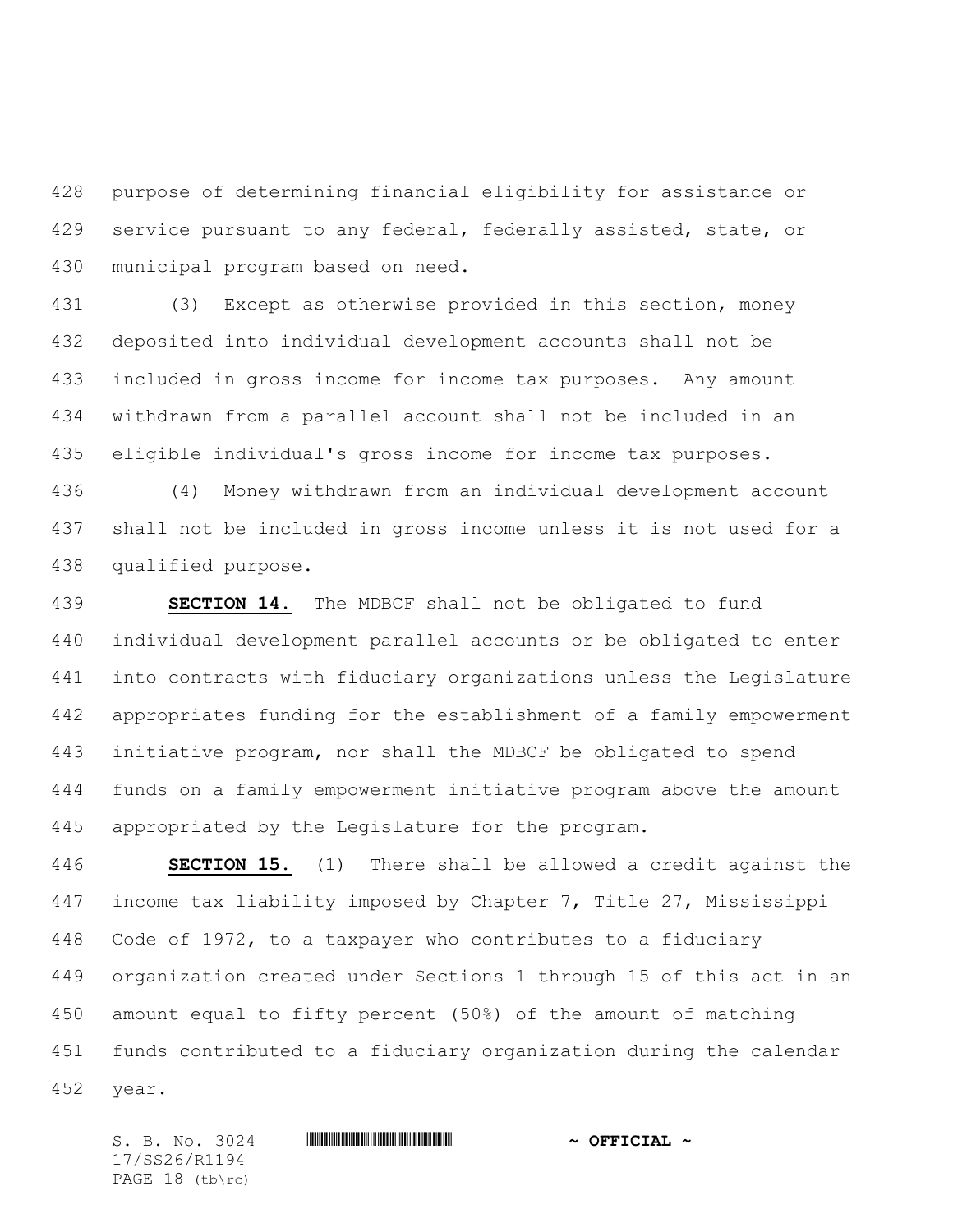(2) The amount of the credit that may be used by a taxpayer for a taxable year shall not exceed the lesser of Twenty-five Thousand Dollars (\$25,000.00) or the amount of income tax otherwise due. Any unused portion of the credit may be carried forward for three (3) consecutive years from the close of the tax year in which the credit was earned.

 (3) To claim the credit authorized by this section, a taxpayer must notify the fiduciary organization that the taxpayer intends to make a contribution and the amount of the contribution. The fiduciary organization shall then notify the Department of Revenue and request a certification from the department certifying the amount of the tax credit to which the taxpayer is entitled if the contribution is made. The fiduciary organization shall deliver the certification to the taxpayer upon receipt of the contribution.

 (4) A taxpayer shall file the certificate with the taxpayer's income tax return for the first year in which the taxpayer claims the tax credit authorized by this section.

 (5) The total amount of tax credits certified under this section shall not exceed Three Million Dollars (\$3,000,000.00) per calendar year.

 (6) The Department of Revenue shall promulgate any regulations necessary to carry out the provisions of this section.

 **SECTION 16.** Section 27-7-15, Mississippi Code of 1972, is amended as follows:

 $S. B. No. 3024$  **. Suppose the suppose of the set of**  $\sim$  **OFFICIAL**  $\sim$ 17/SS26/R1194 PAGE 19 (tb\rc)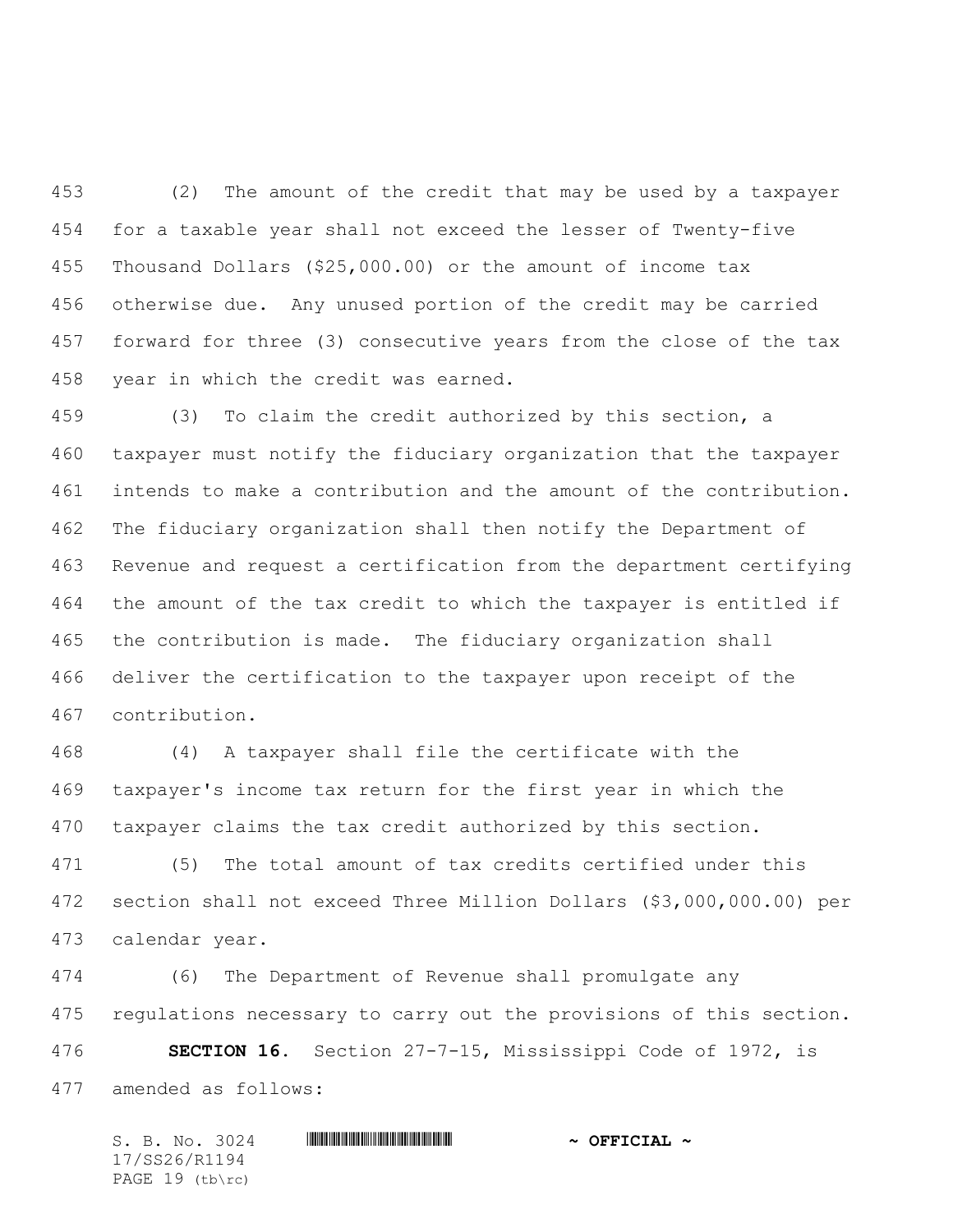27-7-15. (1) For the purposes of this article, except as otherwise provided, the term "gross income" means and includes the income of a taxpayer derived from salaries, wages, fees or compensation for service, of whatever kind and in whatever form paid, including income from governmental agencies and subdivisions thereof; or from professions, vocations, trades, businesses, commerce or sales, or renting or dealing in property, or reacquired property; also from annuities, interest, rents, dividends, securities, insurance premiums, reinsurance premiums, considerations for supplemental insurance contracts, or the transaction of any business carried on for gain or profit, or gains, or profits, and income derived from any source whatever and in whatever form paid. The amount of all such items of income shall be included in the gross income for the taxable year in which received by the taxpayer. The amount by which an eligible employee's salary is reduced pursuant to a salary reduction agreement authorized under Section 25-17-5 shall be excluded from the term "gross income" within the meaning of this article.

 (2) In determining gross income for the purpose of this section, the following, under regulations prescribed by the commissioner, shall be applicable:

 (a) **Dealers in property.** Federal rules, regulations and revenue procedures shall be followed with respect to installment sales unless a transaction results in the shifting of income from inside the state to outside the state.

 $S. B. No. 3024$  **. Suppose the suppose of the set of**  $\sim$  **OFFICIAL**  $\sim$ 17/SS26/R1194 PAGE 20 (tb\rc)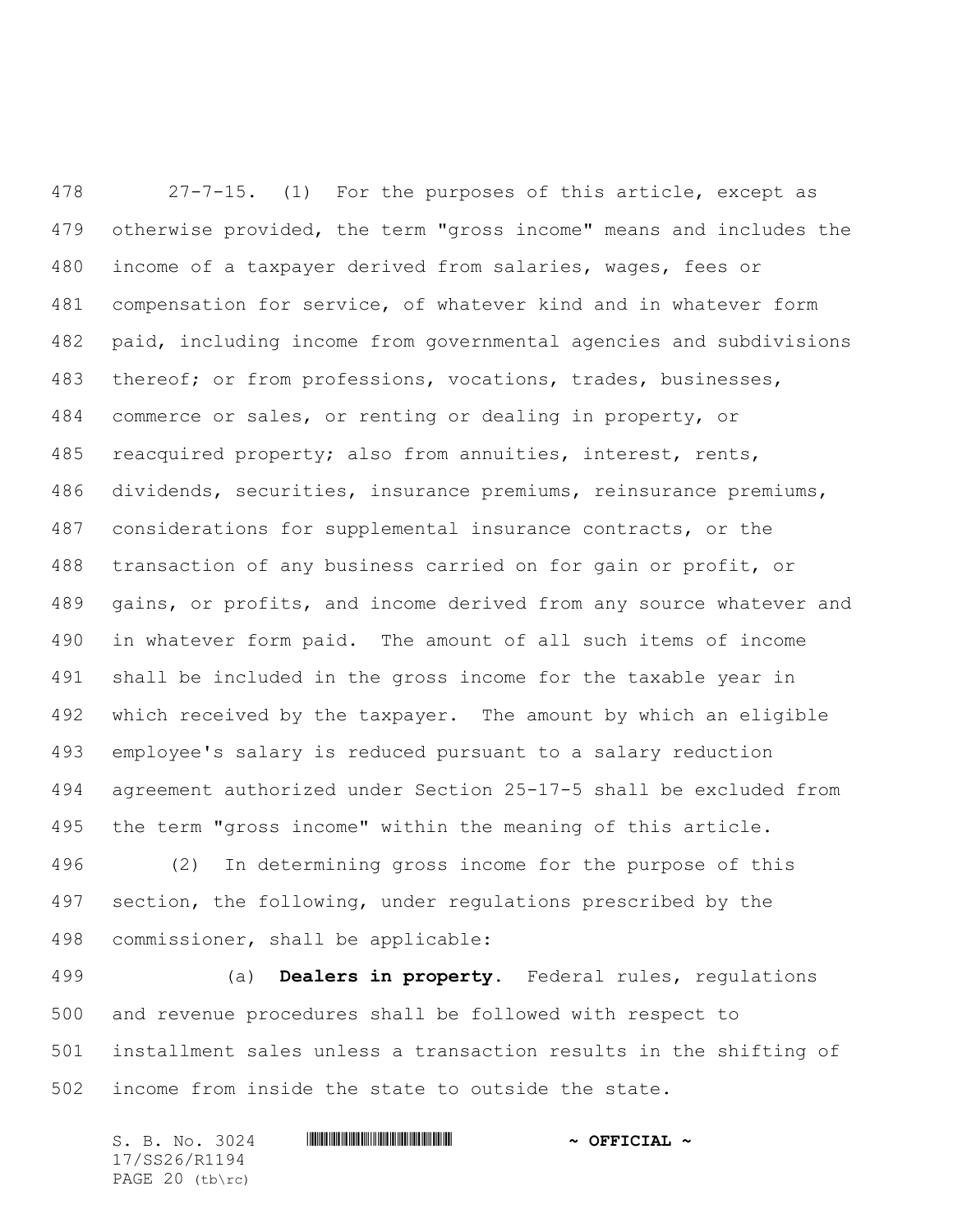## (b) **Casual sales of property.**

 (i) Prior to January 1, 2001, federal rules, regulations and revenue procedures shall be followed with respect to installment sales except they shall be applied and administered as if H.R. 3594, the Installment Tax Correction Act of 2000 of the 106th Congress, had not been enacted. This provision will generally affect taxpayers, reporting on the accrual method of accounting, entering into installment note agreements on or after December 17, 1999. Any gain or profit resulting from the casual sale of property will be recognized in the year of sale.

 (ii) From and after January 1, 2001, federal rules, regulations and revenue procedures shall be followed with respect to installment sales except as provided in this subparagraph (ii). Gain or profit from the casual sale of property shall be recognized in the year of sale. When a taxpayer recognizes gain on the casual sale of property in which the gain is deferred for federal income tax purposes, a taxpayer may elect to defer the payment of tax resulting from the gain as allowed and to the extent provided under regulations prescribed by the commissioner. If the payment of the tax is made on a deferred basis, the tax shall be computed based on the applicable rate for the income reported in the year the payment is made. Except as otherwise provided in subparagraph (iii) of this paragraph (b), deferring the payment of the tax shall not affect the liability for the tax. If at any time the installment note is sold,

S. B. No. 3024 \*SS26/R1194\* **~ OFFICIAL ~** 17/SS26/R1194 PAGE (tb\rc)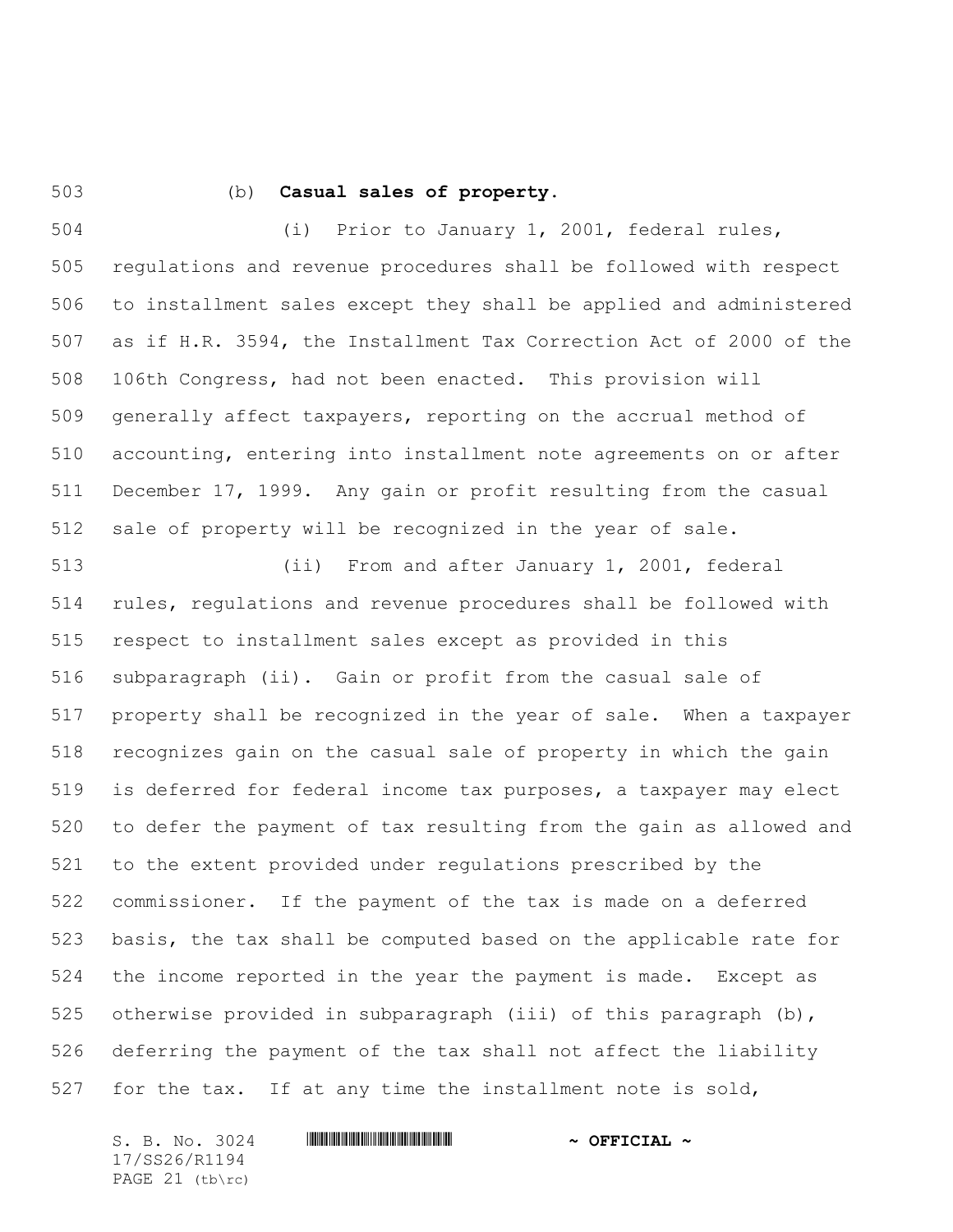contributed, transferred or disposed of in any manner and for any purpose by the original note holder, or the original note holder is merged, liquidated, dissolved or withdrawn from this state, then all deferred tax payments under this section shall immediately become due and payable.

 (iii) If the selling price of the property is reduced by any alteration in the terms of an installment note, including default by the purchaser, the gain to be recognized is recomputed based on the adjusted selling price in the same manner as for federal income tax purposes. The tax on this amount, less the previously paid tax on the recognized gain, is payable over the period of the remaining installments. If the tax on the previously recognized gain has been paid in full to this state, the return on which the payment was made may be amended for this purpose only. The statute of limitations in Section 27-7-49 shall not bar an amended return for this purpose.

 (c) **Reserves of insurance companies.** In the case of insurance companies, any amounts in excess of the legally required reserves shall be included as gross income.

 (d) **Affiliated companies or persons.** As regards sales, exchanges or payments for services from one to another of affiliated companies or persons or under other circumstances where the relation between the buyer and seller is such that gross proceeds from the sale or the value of the exchange or the payment for services are not indicative of the true value of the subject

S. B. No. 3024 \*SS26/R1194\* **~ OFFICIAL ~** 17/SS26/R1194 PAGE 22 (tb\rc)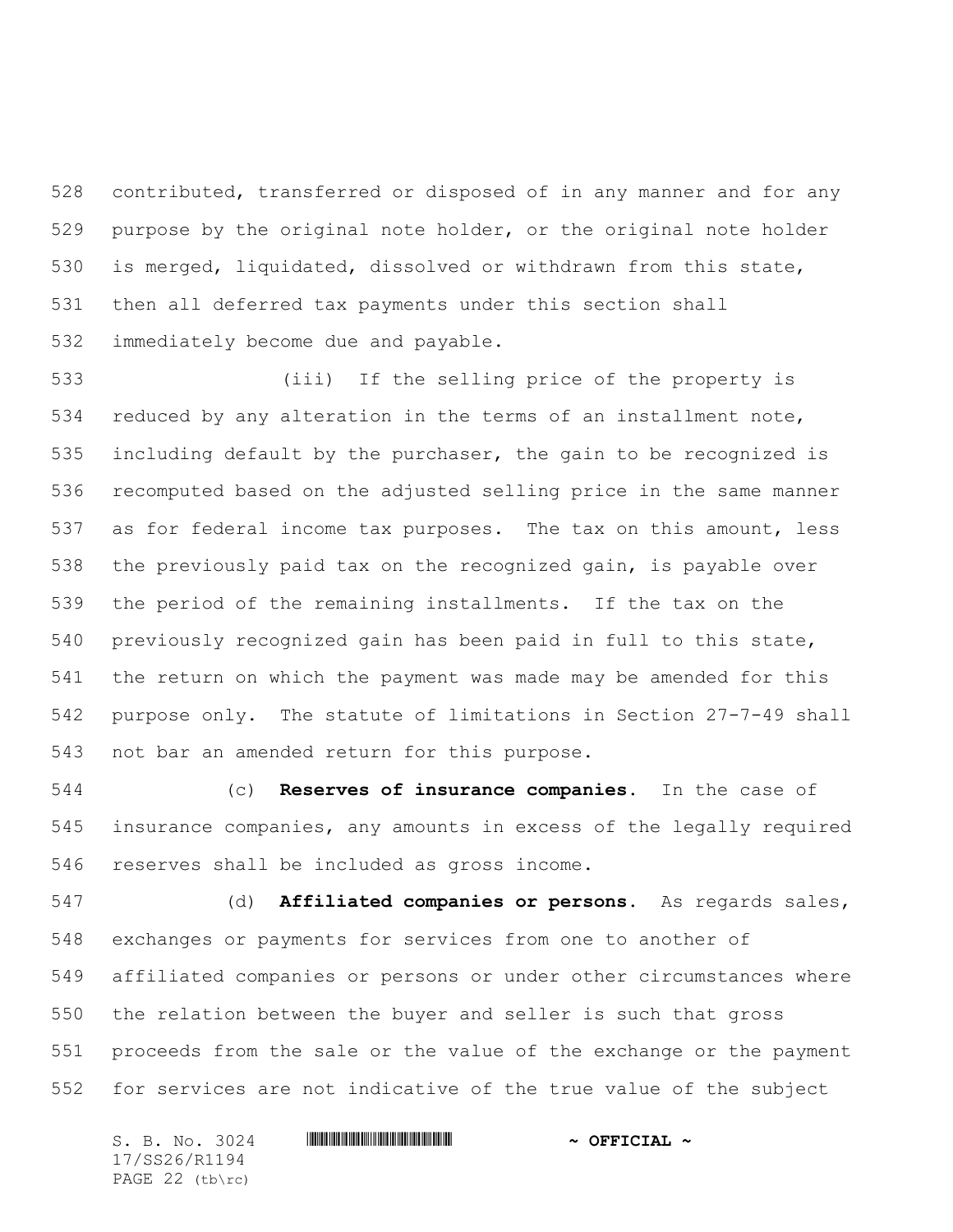matter of the sale, exchange or payment for services, the commissioner shall prescribe uniform and equitable rules for determining the true value of the gross income, gross sales, exchanges or payment for services, or require consolidated returns of affiliates.

 (e) **Alimony and separate maintenance payments.** The federal rules, regulations and revenue procedures in determining the deductibility and taxability of alimony payments shall be followed in this state.

 (f) **Reimbursement for expenses of moving.** There shall be included in gross income (as compensation for services) any amount received or accrued, directly or indirectly, by an individual as a payment for or reimbursement of expenses of moving from one residence to another residence which is attributable to employment or self-employment.

 (3) In the case of taxpayers other than residents, gross income includes gross income from sources within this state.

 (4) The words "gross income" do not include the following items of income which shall be exempt from taxation under this article:

 (a) The proceeds of life insurance policies and contracts paid upon the death of the insured. However, the income from the proceeds of such policies or contracts shall be included in the gross income.

S. B. No. 3024 \*SS26/R1194\* **~ OFFICIAL ~** 17/SS26/R1194 PAGE 23 (tb\rc)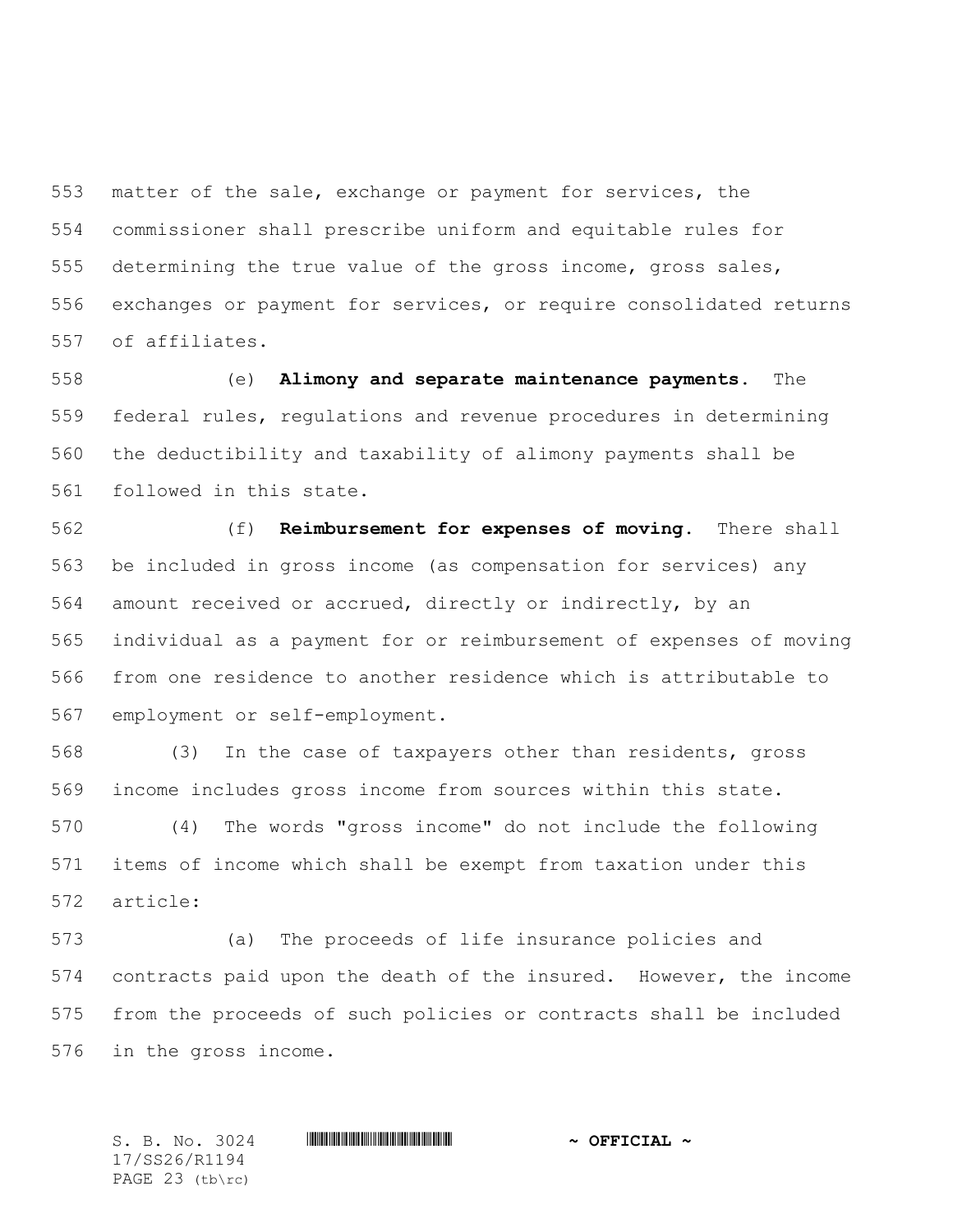(b) The amount received by the insured as a return of premium or premiums paid by him under life insurance policies, endowment, or annuity contracts, either during the term or at maturity or upon surrender of the contract.

 (c) The value of property acquired by gift, bequest, devise or descent, but the income from such property shall be included in the gross income.

 (d) Interest upon the obligations of the United States or its possessions, or securities issued under the provisions of the Federal Farm Loan Act of 1916, or bonds issued by the War Finance Corporation, or obligations of the State of Mississippi or political subdivisions thereof.

 (e) The amounts received through accident or health insurance as compensation for personal injuries or sickness, plus the amount of any damages received for such injuries or such sickness or injuries, or through the War Risk Insurance Act, or any law for the benefit or relief of injured or disabled members of the military or naval forces of the United States.

 (f) Income received by any religious denomination or by any institution or trust for moral or mental improvements, religious, Bible, tract, charitable, benevolent, fraternal, missionary, hospital, infirmary, educational, scientific, literary, library, patriotic, historical or cemetery purposes or for two (2) or more of such purposes, if such income be used exclusively for carrying out one or more of such purposes.

 $S. B. No. 3024$  **. Suppose the suppose of the set of**  $\sim$  **OFFICIAL**  $\sim$ 17/SS26/R1194 PAGE 24 (tb\rc)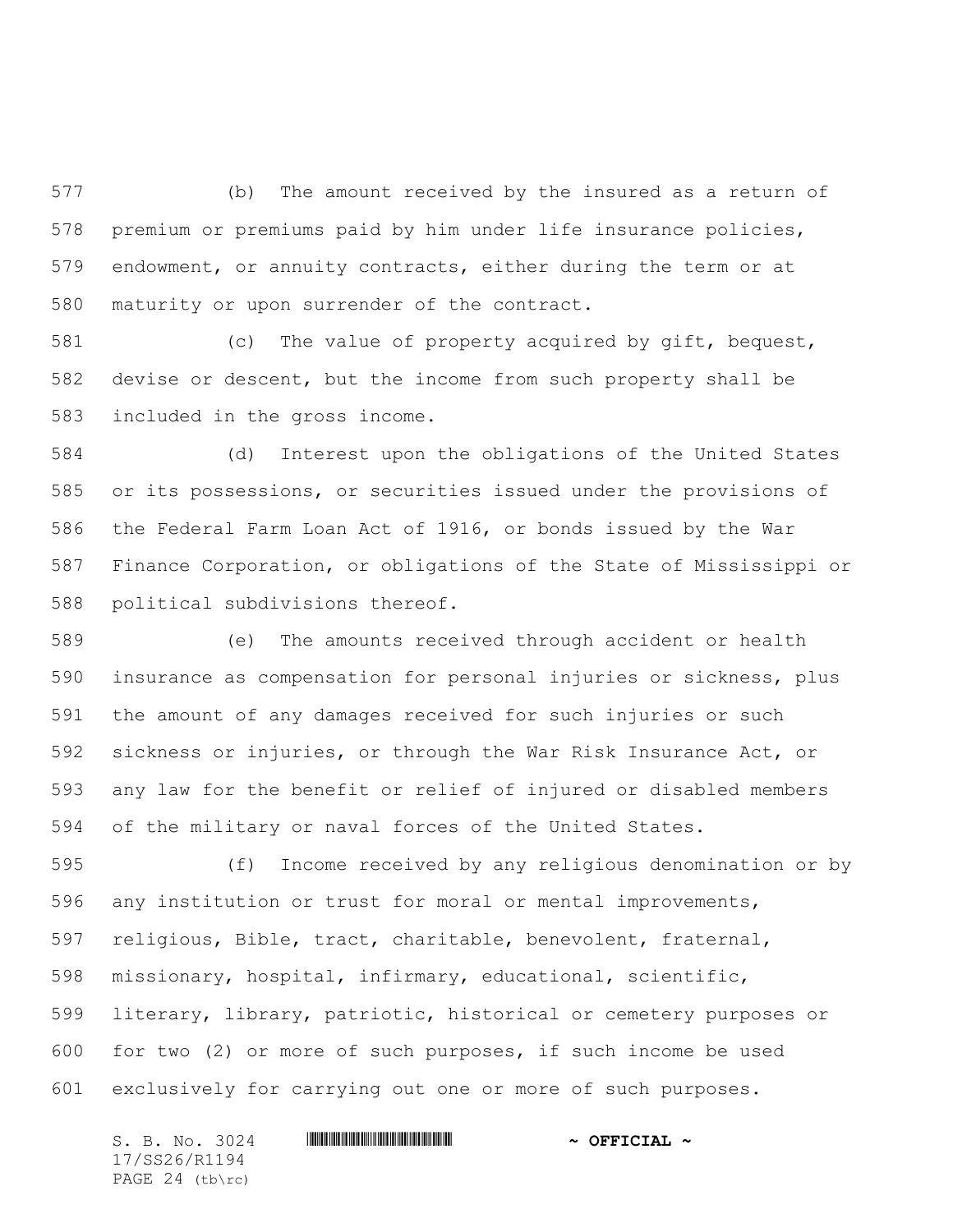(g) Income received by a domestic corporation which is "taxable in another state" as this term is defined in this article, derived from business activity conducted outside this state. Domestic corporations taxable both within and without the state shall determine Mississippi income on the same basis as provided for foreign corporations under the provisions of this article.

 (h) In case of insurance companies, there shall be excluded from gross income such portion of actual premiums received from an individual policyholder as is paid back or credited to or treated as an abatement of premiums of such policyholder within the taxable year.

 (i) Income from dividends that has already borne a tax as dividend income under the provisions of this article, when such dividends may be specifically identified in the possession of the recipient.

 (j) Amounts paid by the United States to a person as added compensation for hazardous duty pay as a member of the Armed Forces of the United States in a combat zone designated by Executive Order of the President of the United States.

 (k) Amounts received as retirement allowances, pensions, annuities or optional retirement allowances paid under the federal Social Security Act, the Railroad Retirement Act, the Federal Civil Service Retirement Act, or any other retirement system of the United States government, retirement allowances paid

 $S. B. No. 3024$  **. Suppose the suppose of the set of**  $\sim$  **OFFICIAL**  $\sim$ 17/SS26/R1194 PAGE 25 (tb\rc)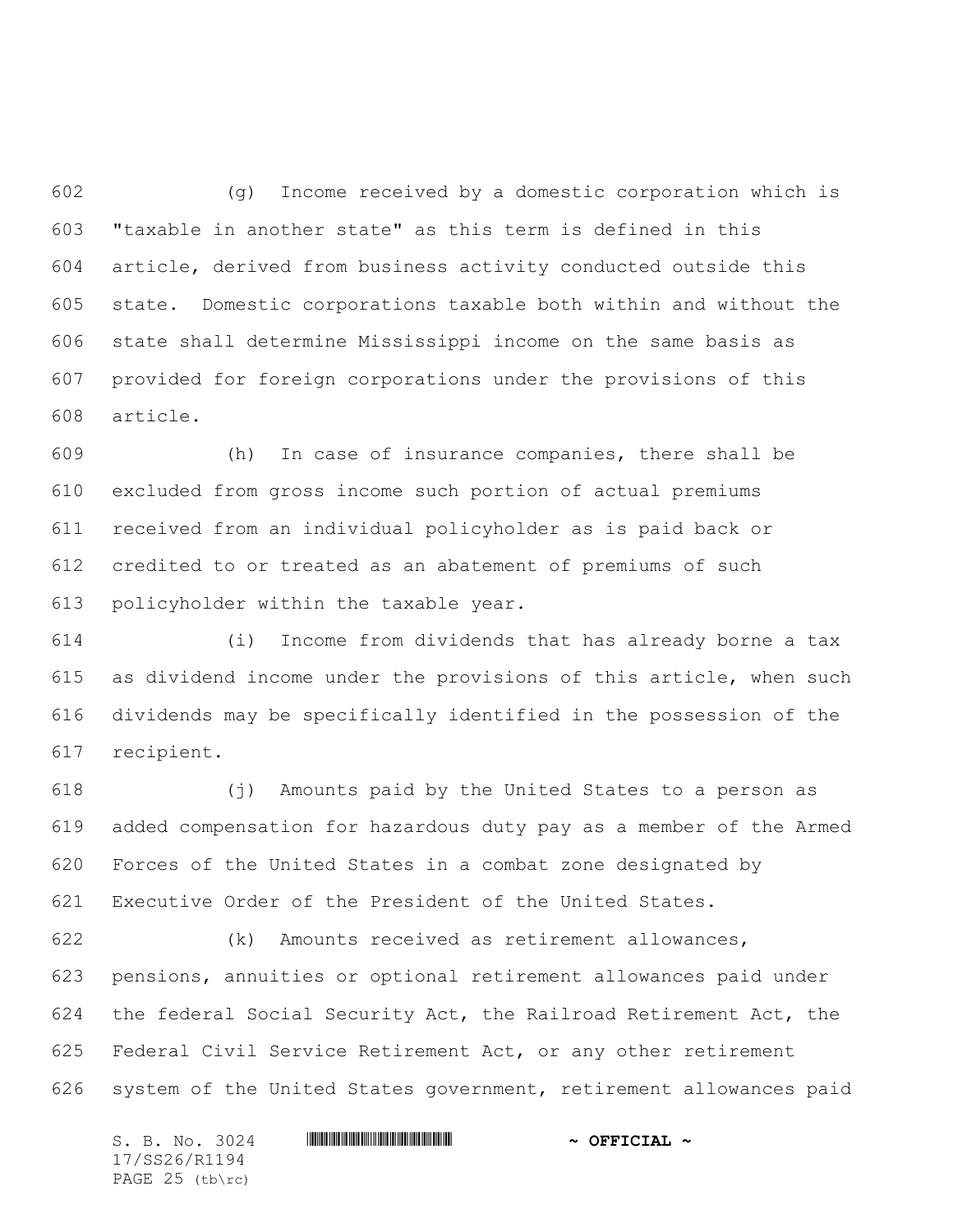under the Mississippi Public Employees' Retirement System, Mississippi Highway Safety Patrol Retirement System or any other retirement system of the State of Mississippi or any political subdivision thereof. The exemption allowed under this paragraph (k) shall be available to the spouse or other beneficiary at the death of the primary retiree.

 (l) Amounts received as retirement allowances, pensions, annuities or optional retirement allowances paid by any public or governmental retirement system not designated in paragraph (k) or any private retirement system or plan of which the recipient was a member at any time during the period of his employment. Amounts received as a distribution under a Roth Individual Retirement Account shall be treated in the same manner as provided under the Internal Revenue Code of 1986, as amended. The exemption allowed under this paragraph (l) shall be available to the spouse or other beneficiary at the death of the primary retiree.

 (m) National Guard or Reserve Forces of the United States compensation not to exceed the aggregate sum of Five Thousand Dollars (\$5,000.00) for any taxable year through the 2005 taxable year, and not to exceed the aggregate sum of Fifteen Thousand Dollars (\$15,000.00) for any taxable year thereafter.

 (n) Compensation received for active service as a member below the grade of commissioned officer and so much of the compensation as does not exceed the maximum enlisted amount

| S. B. No. 3024  | $\sim$ OFFICIAL $\sim$ |
|-----------------|------------------------|
| 17/SS26/R1194   |                        |
| PAGE 26 (tb\rc) |                        |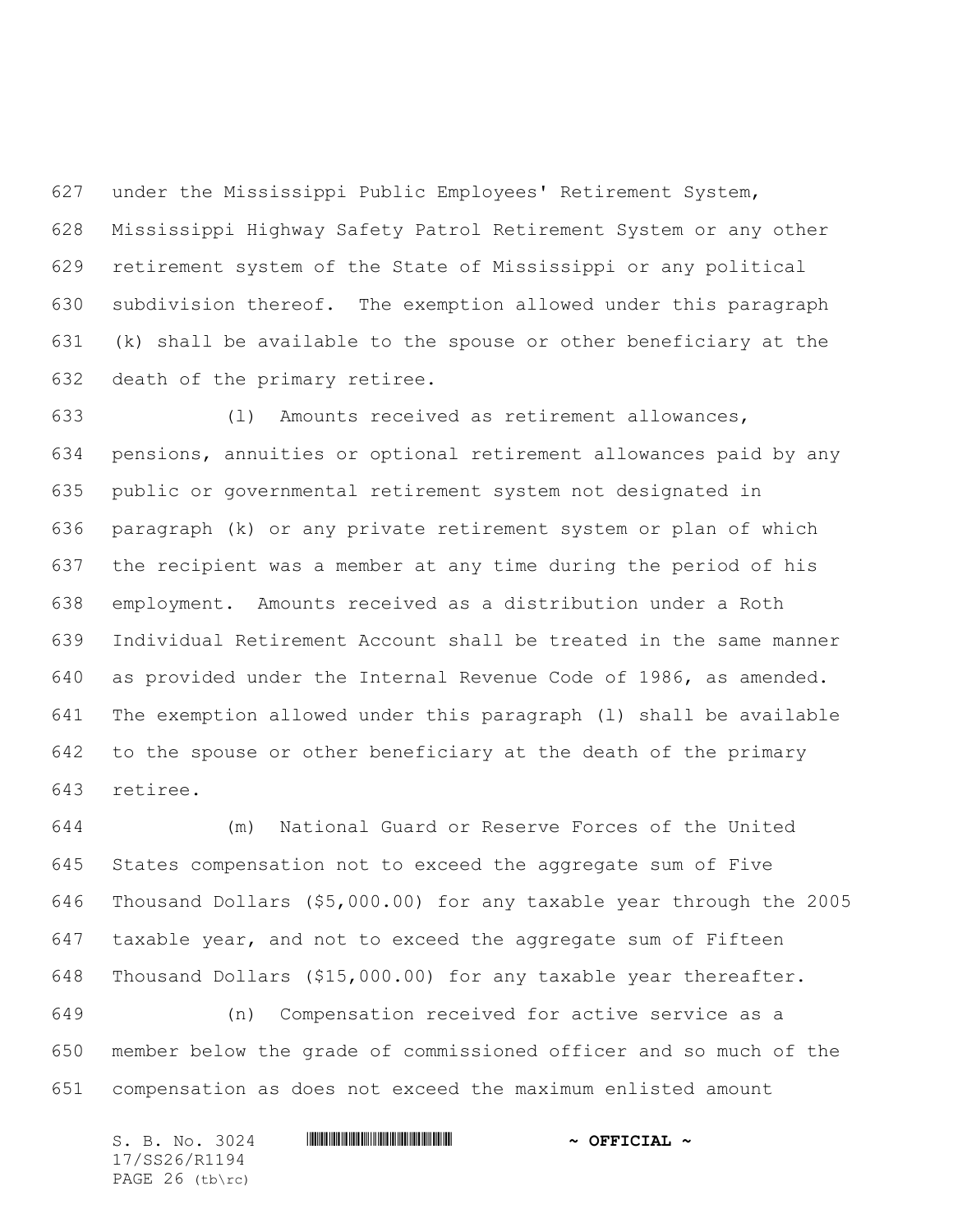received for active service as a commissioned officer in the Armed Forces of the United States for any month during any part of which such members of the Armed Forces (i) served in a combat zone as designated by Executive Order of the President of the United States or a qualified hazardous duty area as defined by federal law, or both; or (ii) was hospitalized as a result of wounds, disease or injury incurred while serving in such combat zone. For the purposes of this paragraph (n), the term "maximum enlisted amount" means and has the same definition as that term has in 26 USCS 112.

 (o) The proceeds received from federal and state forestry incentive programs.

 (p) The amount representing the difference between the increase of gross income derived from sales for export outside the United States as compared to the preceding tax year wherein gross income from export sales was highest, and the net increase in expenses attributable to such increased exports. In the absence of direct accounting, the ratio of net profits to total sales may be applied to the increase in export sales. This paragraph (p) shall only apply to businesses located in this state engaging in the international export of Mississippi goods and services. Such goods or services shall have at least fifty percent (50%) of value added at a location in Mississippi.

17/SS26/R1194 PAGE 27 (tb\rc)

S. B. No. 3024 \*SS26/R1194\* **~ OFFICIAL ~**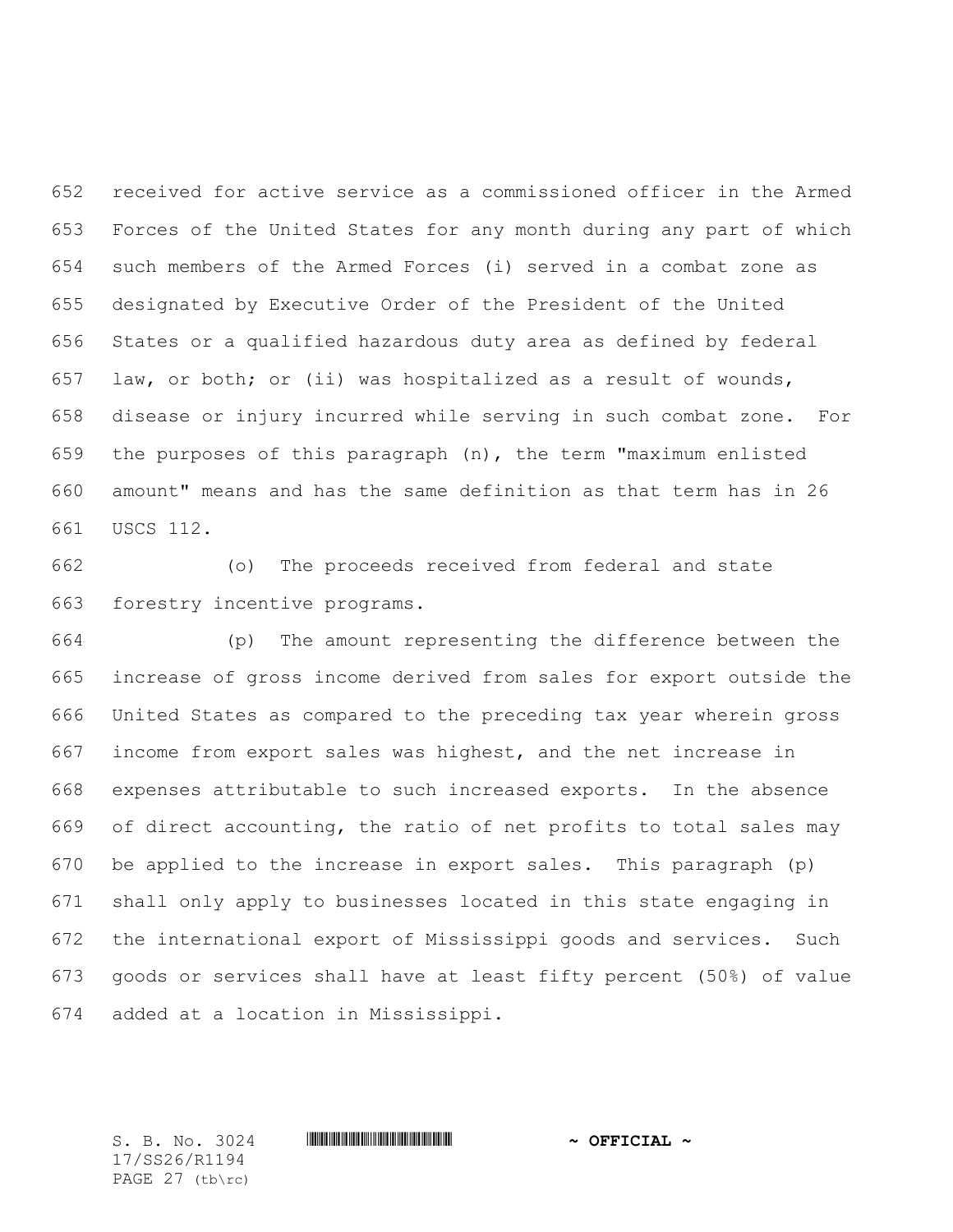(q) Amounts paid by the federal government for the construction of soil conservation systems as required by a conservation plan adopted pursuant to 16 USCS 3801 et seq.

 (r) The amount deposited in a medical savings account, and any interest accrued thereon, that is a part of a medical savings account program as specified in the Medical Savings Account Act under Sections 71-9-1 through 71-9-9; provided, however, that any amount withdrawn from such account for purposes other than paying eligible medical expense or to procure health coverage shall be included in gross income.

 (s) Amounts paid by the Mississippi Soil and Water Conservation Commission from the Mississippi Soil and Water Cost-Share Program for the installation of water quality best management practices.

 (t) Dividends received by a holding corporation, as defined in Section 27-13-1, from a subsidiary corporation, as defined in Section 27-13-1.

 (u) Interest, dividends, gains or income of any kind on any account in the Mississippi Affordable College Savings Trust Fund, as established in Sections 37-155-101 through 37-155-125, to the extent that such amounts remain on deposit in the MACS Trust Fund or are withdrawn pursuant to a qualified withdrawal, as defined in Section 37-155-105.

17/SS26/R1194 PAGE 28 (tb\rc)

## $S. B. No. 3024$  **. Suppose the suppose of the set of**  $\sim$  **OFFICIAL**  $\sim$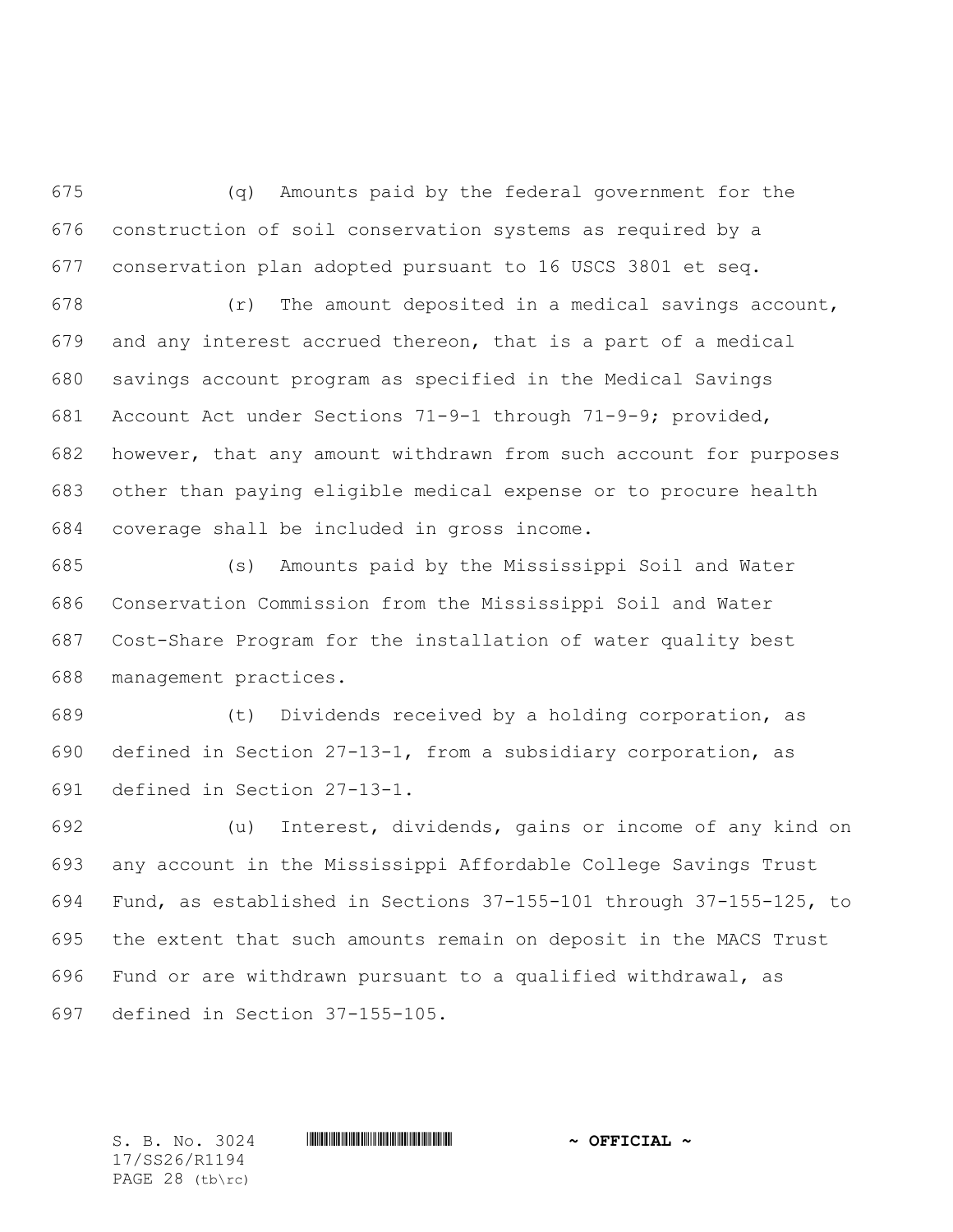(v) Interest, dividends or gains accruing on the payments made pursuant to a prepaid tuition contract, as provided for in Section 37-155-17.

 (w) Income resulting from transactions with a related member where the related member subject to tax under this chapter was required to, and did in fact, add back the expense of such transactions as required by Section 27-7-17(2). Under no circumstances may the exclusion from income exceed the deduction add-back of the related member, nor shall the exclusion apply to any income otherwise excluded under this chapter.

 (x) Amounts that are subject to the tax levied pursuant to Section 27-7-901, and are paid to patrons by gaming establishments licensed under the Mississippi Gaming Control Act.

 (y) Amounts that are subject to the tax levied pursuant to Section 27-7-903, and are paid to patrons by gaming establishments not licensed under the Mississippi Gaming Control Act.

 (z) Interest, dividends, gains or income of any kind on any account in a qualified tuition program and amounts received as distributions under a qualified tuition program shall be treated in the same manner as provided under the United States Internal 719 Revenue Code, as amended. For the purposes of this paragraph  $(z)$ , the term "qualified tuition program" means and has the same definition as that term has in 26 USCS 529.

S. B. No. 3024 \*SS26/R1194\* **~ OFFICIAL ~** 17/SS26/R1194 PAGE 29 (tb\rc)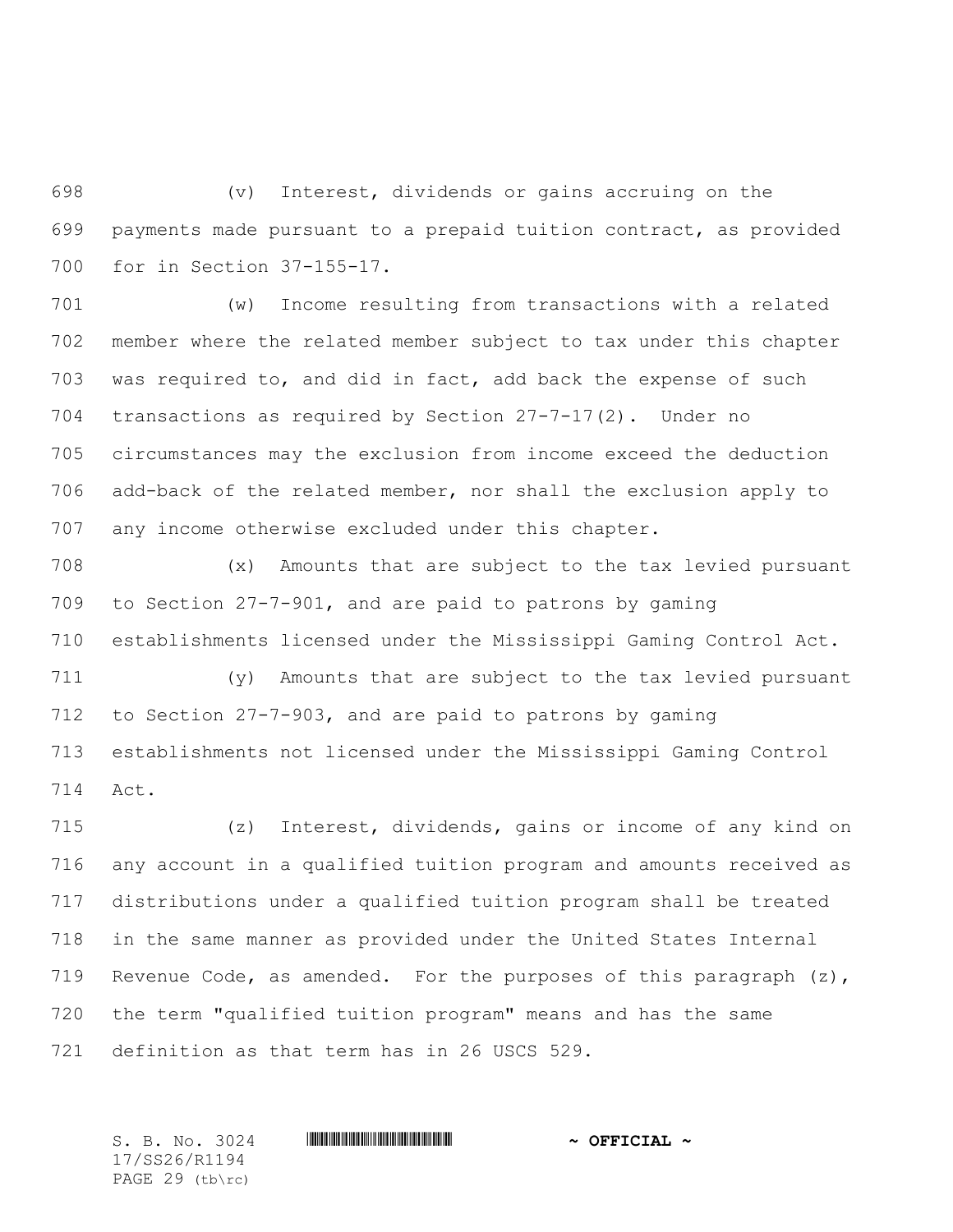(aa) The amount deposited in a health savings account, and any interest accrued thereon, that is a part of a health savings account program as specified in the Health Savings Accounts Act created in Sections 83-62-1 through 83-62-9; however, any amount withdrawn from such account for purposes other than paying qualified medical expenses or to procure health coverage shall be included in gross income, except as otherwise provided by Sections 83-62-7 and 83-62-9.

 (bb) Amounts received as qualified disaster relief payments shall be treated in the same manner as provided under the United States Internal Revenue Code, as amended.

 (cc) Amounts received as a "qualified Hurricane Katrina distribution" as defined in the United States Internal Revenue Code, as amended.

 (dd) Amounts received by an individual which may be excluded from income as foreign earned income for federal income tax purposes.

 (ee) Amounts received by a qualified individual, directly or indirectly, from an employer or nonprofit housing organization that are qualified housing expenses associated with an employer-assisted housing program. For purposes of this paragraph (ee):

 (i) "Qualified individual" means any individual whose household income does not exceed one hundred twenty percent (120%) of the area median gross income (as defined by the United

 $S. B. No. 3024$  **. Suppose the suppose of the set of**  $\sim$  **OFFICIAL**  $\sim$ 17/SS26/R1194 PAGE 30 (tb\rc)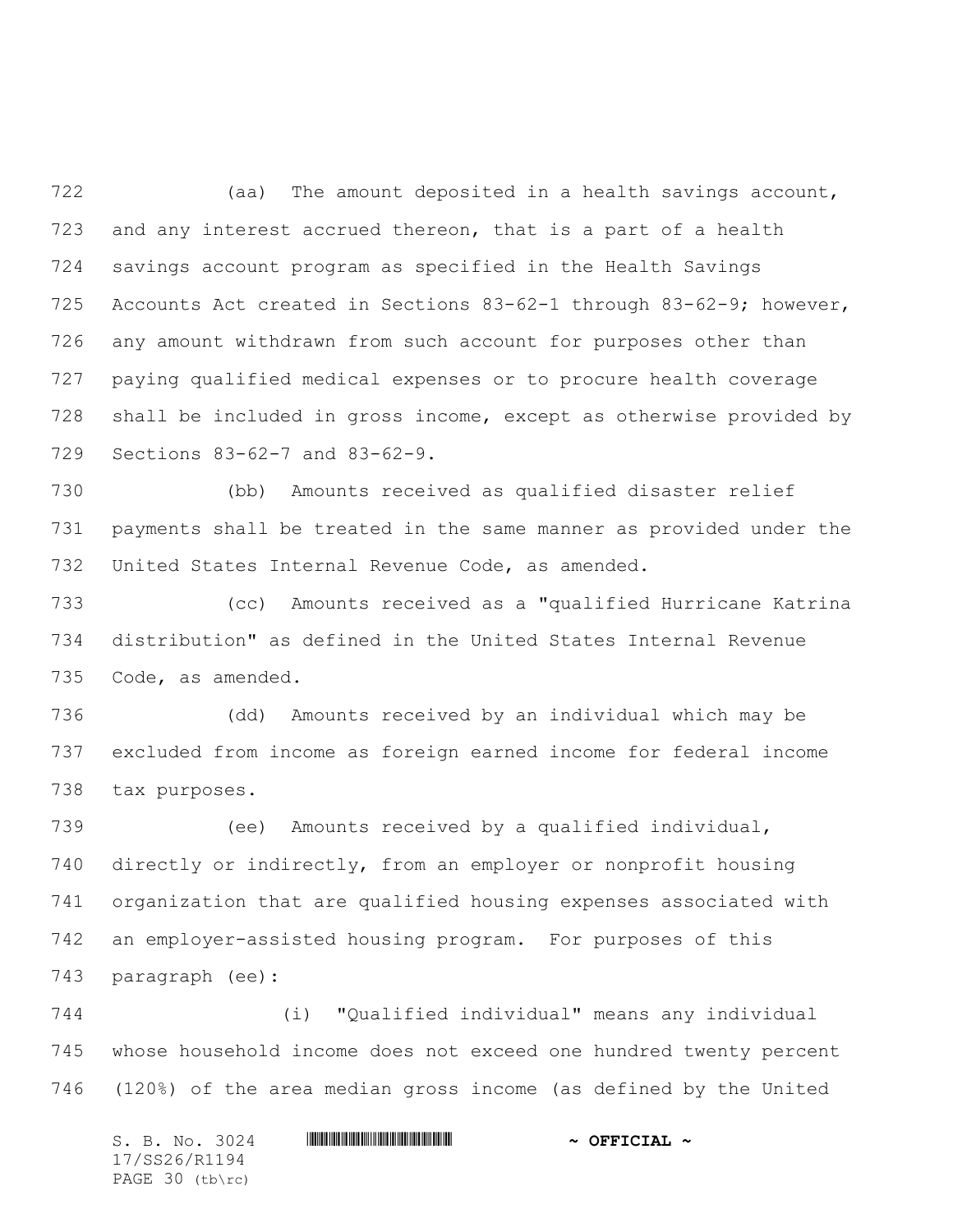States Department of Housing and Urban Development), adjusted for household size, for the area in which the housing is located.

 (ii) "Nonprofit housing organization" means an organization that is organized as a not-for-profit organization under the laws of this state or another state and has as one of its purposes:

 1. Homeownership education or counseling; 2. The development of affordable housing; or 3. The development or administration of employer-assisted housing programs.

 (iii) "Employer-assisted housing program" means a separate written plan of any employer (including, without limitation, tax-exempt organizations and public employers) for the exclusive benefit of the employer's employees to pay qualified housing expenses to assist the employer's employees in securing affordable housing.

 (iv) "Qualified housing expenses" means: 1. With respect to rental assistance, an amount not to exceed Two Thousand Dollars (\$2,000.00) paid for the purpose of assisting employees with security deposits and rental subsidies; and

 2. With respect to homeownership assistance, an amount not to exceed the lesser of Ten Thousand Dollars (\$10,000.00) or six percent (6%) of the purchase price of the employee's principal residence that is paid for the purpose of

S. B. No. 3024 \*SS26/R1194\* **~ OFFICIAL ~** 17/SS26/R1194 PAGE 31 (tb\rc)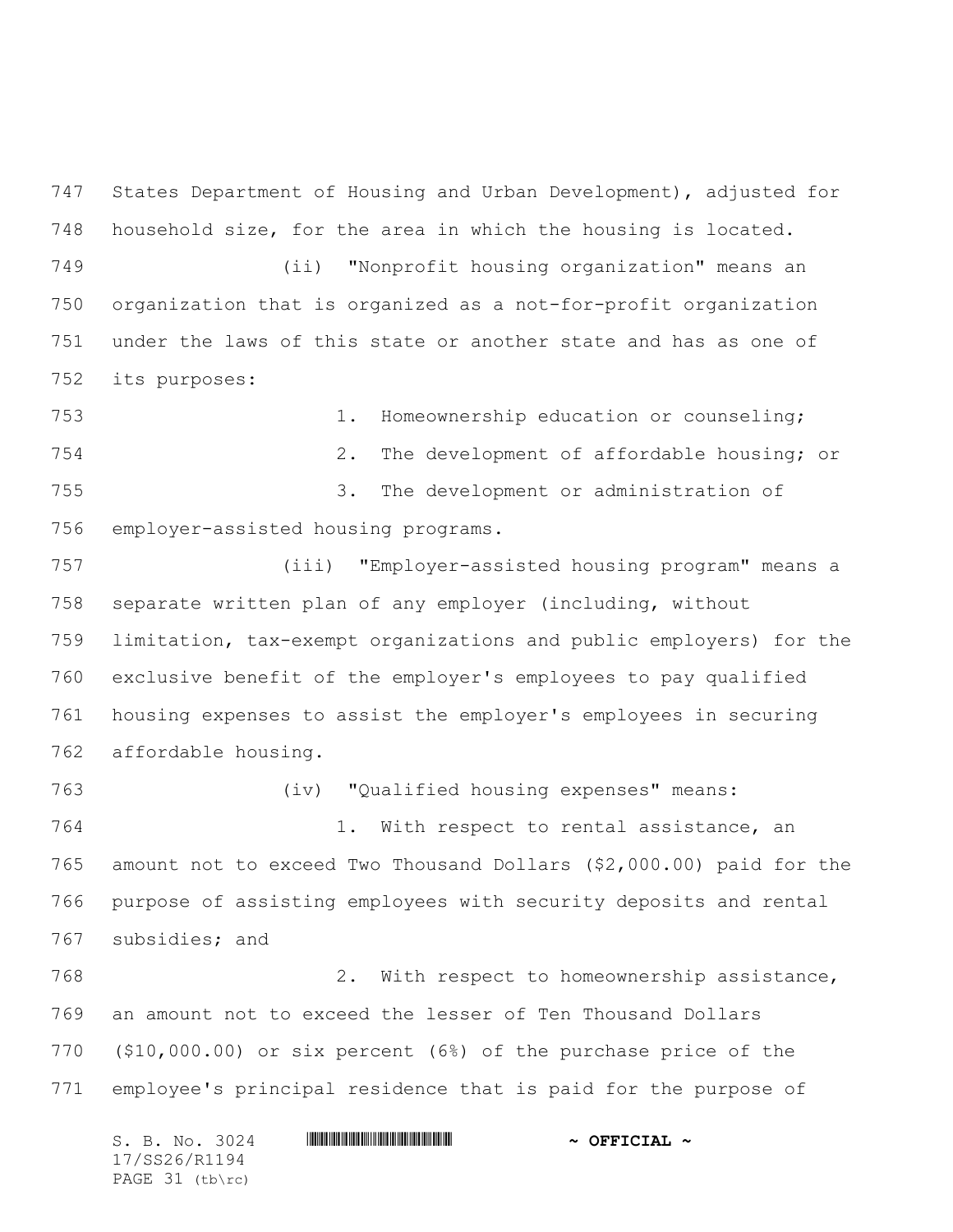772 assisting employees with down payments, payment of closing costs, reduced interest mortgages, mortgage guarantee programs, mortgage forgiveness programs, equity contribution programs, or contributions to homebuyer education and/or homeownership counseling of eligible employees.

 (ff) For the 2010 taxable year and any taxable year thereafter, amounts converted in accordance with the United States Internal Revenue Code, as amended, from a traditional Individual Retirement Account to a Roth Individual Retirement Account. The exemption allowed under this paragraph (ff) shall be available to the spouse or other beneficiary at the death of the primary retiree.

 (gg) Amounts received for the performance of disaster or emergency-related work as defined in Section 27-113-5.

 (hh) The amount deposited in a catastrophe savings account established under Sections 27-7-1001 through 27-7-1007, interest income earned on the catastrophe savings account, and distributions from the catastrophe savings account; however, any amount withdrawn from a catastrophe savings account for purposes other than paying qualified catastrophe expenses shall be included in gross income, except as otherwise provided by Sections 27-7-1001 through 27-7-1007.

 (ii) Interest or dividends earned on an individual development account established under Sections 1 through 15 of this act and any money withdrawn from an individual development

| S. B. No. 3024    | $\sim$ OFFICIAL $\sim$ |
|-------------------|------------------------|
| 17/SS26/R1194     |                        |
| PAGE $32$ (tb\rc) |                        |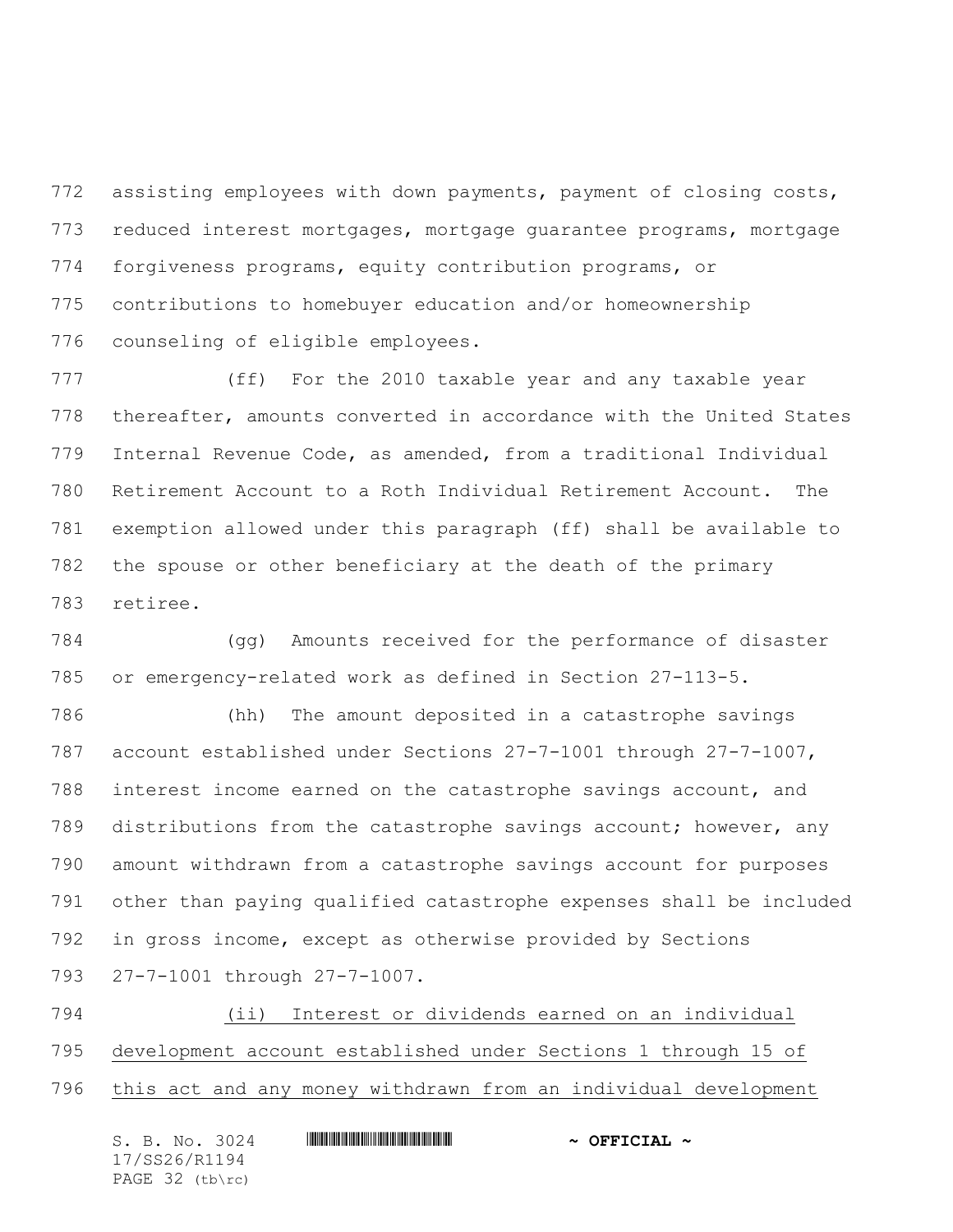## account and used for a qualified purpose as defined in Section 6

of this act.

(5) Prisoners of war, missing in action-taxable status.

 (a) **Members of the Armed Forces.** Gross income does not include compensation received for active service as a member of the Armed Forces of the United States for any month during any part of which such member is in a missing status, as defined in paragraph (d) of this subsection, during the Vietnam Conflict as a result of such conflict.

 (b) **Civilian employees.** Gross income does not include compensation received for active service as an employee for any month during any part of which such employee is in a missing status during the Vietnam Conflict as a result of such conflict.

 (c) **Period of conflict.** For the purpose of this subsection, the Vietnam Conflict began February 28, 1961, and ends on the date designated by the President by Executive Order as the date of the termination of combatant activities in Vietnam. For the purpose of this subsection, an individual is in a missing status as a result of the Vietnam Conflict if immediately before such status began he was performing service in Vietnam or was performing service in Southeast Asia in direct support of military operations in Vietnam. "Southeast Asia," as used in this paragraph, is defined to include Cambodia, Laos, Thailand and waters adjacent thereto.

17/SS26/R1194 PAGE 33 (tb\rc)

S. B. No. 3024 \*SS26/R1194\* **~ OFFICIAL ~**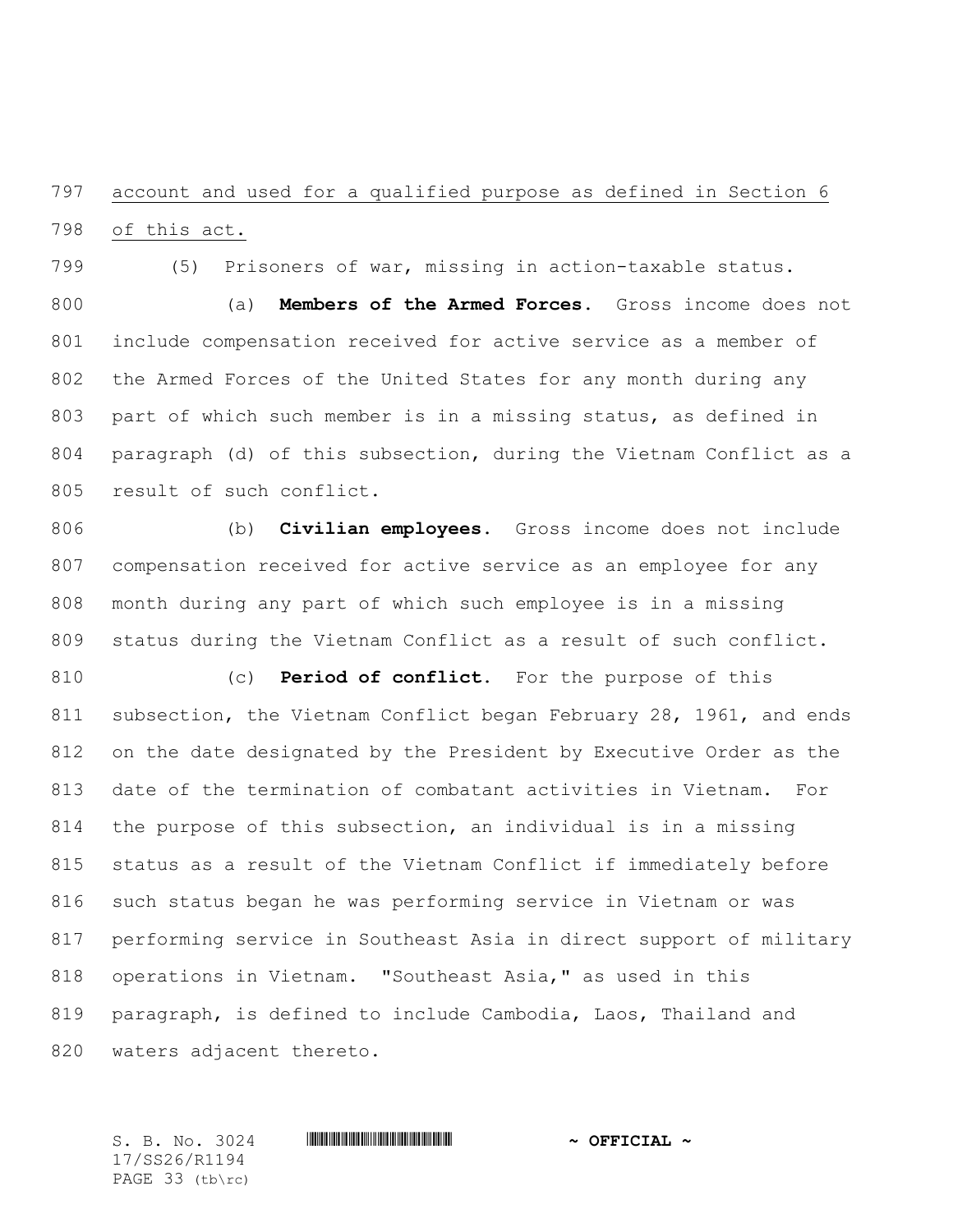(d) "Missing status" means the status of an employee or member of the Armed Forces who is in active service and is officially carried or determined to be absent in a status of (i) missing; (ii) missing in action; (iii) interned in a foreign 825 country; (iv) captured, beleaguered or besieged by a hostile force; or (v) detained in a foreign country against his will; but does not include the status of an employee or member of the Armed Forces for a period during which he is officially determined to be absent from his post of duty without authority.

 (e) "Active service" means active federal service by an employee or member of the Armed Forces of the United States in an active duty status.

 (f) "Employee" means one who is a citizen or national of the United States or an alien admitted to the United States for permanent residence and is a resident of the State of Mississippi and is employed in or under a federal executive agency or department of the Armed Forces.

838 (g) "Compensation" means (i) basic pay; (ii) special 839 pay; (iii) incentive pay; (iv) basic allowance for quarters; (v) basic allowance for subsistence; and (vi) station per diem allowances for not more than ninety (90) days.

 (h) If refund or credit of any overpayment of tax for any taxable year resulting from the application of this subsection 844 (5) is prevented by the operation of any law or rule of law, such 845 refund or credit of such overpayment of tax may, nevertheless, be

 $S. B. No. 3024$  **. Suppose the suppose of the set of**  $\sim$  **OFFICIAL**  $\sim$ 17/SS26/R1194 PAGE 34 (tb\rc)